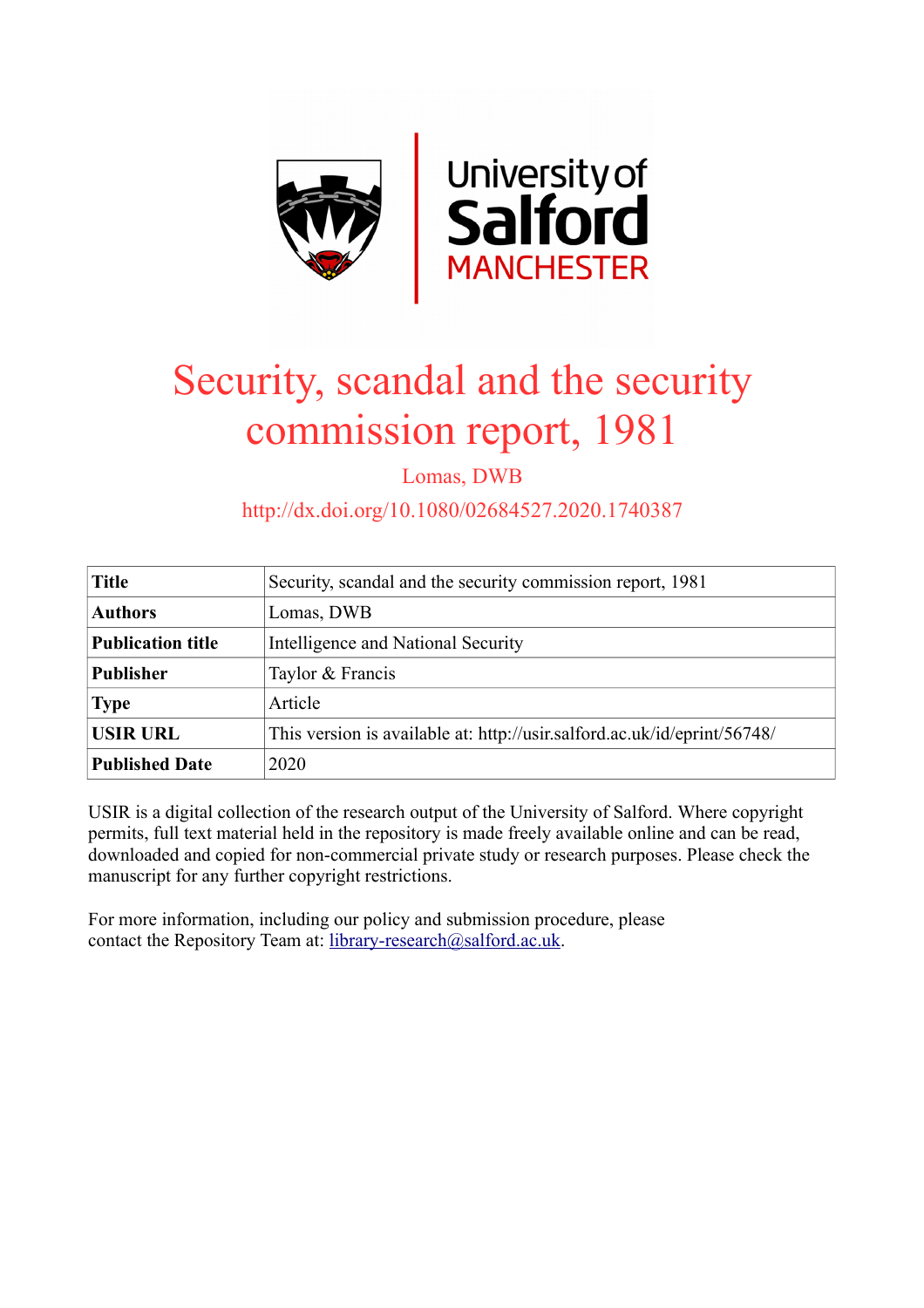## **Security, scandal and the Security Commission Report, 1981**

Daniel W. B. Lomas

*School of Arts and Media, The University of Salford, Salford, Greater Manchester, M5 4WT*

Email: D.W.B.Lomas@salford.ac.uk

Twitter: @SourceMerlin @SalfordUni\_PCH

Dr. Dan Lomas is author of *Intelligence, Security and the Attlee Governments, 1945 – 1951* published by Manchester University Press (2016), teaching on intelligence and security issues at the University of Salford. His research looks at intelligence, security and policymaking in Britain.

**Word count**: 10,254

**Disclosure Statement**: The author has nothing to declare.

#### **Acknowledgements**

I would like to thank staff at The National Archives (TNA), Kew, for help in researching for this research note. Thanks also go to the anonymous contributors for their valuable feedback. Thanks also go to the Institute for Historical Research's Scouloudi Foundation for their generous grant supporting research on this subject.

**Key words**: vetting, security, MI5, government, homosexuality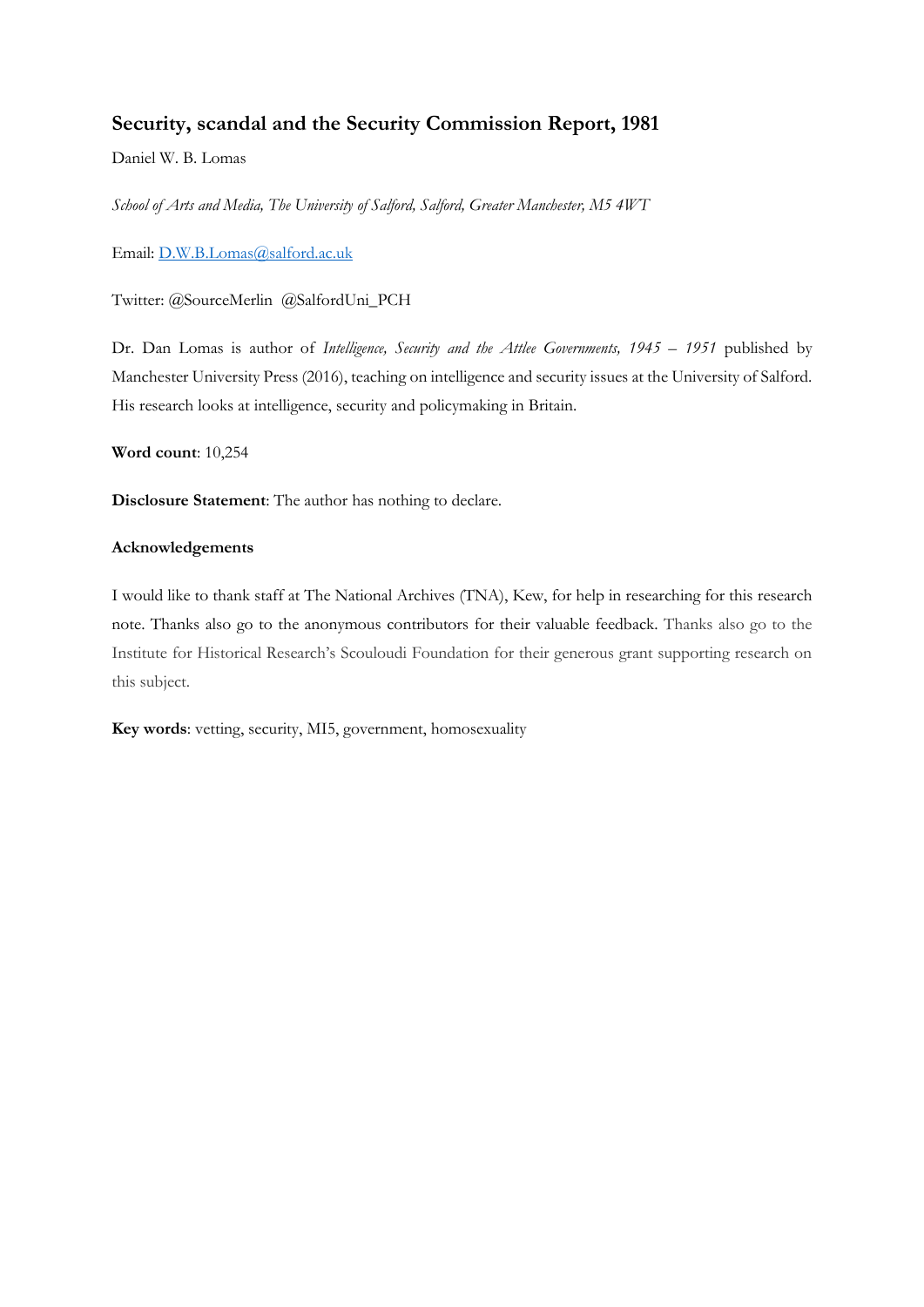### **Security, scandal and the Security Commission report, 1981**

*ABSTRACT: This research note introduces the December 1981 report of the Security Commission, a standing body first formed in the 1960s to provide retrospective reviews of security lapses in government service. While criticised as a 'stable-locking operation' by some, and quietly abolished in 2011 under government reforms to public bodies, the Security Commission completed fifteen reports in total between 1965 and 2004. The December 1981 report was never released, in part thanks to differences over its recommendations, with the main conclusions forming the basis of a statement by Prime Minister Margaret Thatcher, published as a Parliamentary Command paper in May 1982. But the 1981 report – extracts of which are included here – is significant for a number of reasons. Firstly, it was the first major review of government security since the Radcliffe Report of 1961, itself only partially released, and, second, resulted in a number of recommendations that changed government vetting for the rest of the 1980s, especially the focus on homosexuality as a security threat. Finally, the report of the Security Commission recommended the avowal of Britain's foreign intelligence agency, the Secret Intelligence Service – a recommendation that proved especially controversial at a time when Thatcher, senior civil servants and intelligence officials were reluctant to admit that Britain had a peacetime 'secret service'.* 

The standing Security Commission was first formed in 1964 as a body tasked with reviewing security lapses in government circles. Resulting from a series of scandals culminating in the Profumo Affair of 1963, the Commission was the product of cross-bench discussions and in its lifetime completed a total of 16 investigations, including reviews into the conduct of armed forces personnel, a Security Service (MI5) officer, an employee of the Government Communications Headquarters (GCHQ), a member of the Diplomatic Service and even Ministers, at the request of successive Prime Minister's. As of today, fifteen reports have been published in part or their entirety, some understandably subject to redactions of sensitive details. The exception is the 1981 report – for Lawrence Lustgarten and Ian Leigh, writing the most comprehensive overview of the Security Commission to date, this is the 'most wide-ranging, and perhaps the most important' of the Commission's reports. <sup>i</sup> In the end, only a selective summary of the findings were released to Parliament in May 1982, a release justified by concerns about 'national interest' and the disclosure of the 'most sensitive aspects of security procedures'.ii That is not to say that the published statement (sometimes referred to as the 'Diplock Report') said nothing; a significant part of the findings released to MPs offered a substantive insight into the process of Positive Vetting (or PVing) – a security screening process that had been first used in Britain in 1951 and publicly announced in 1952, requiring an expensive series of document and background checks for civil servants and defence contractors engaged in top secret work – and the first major attempt to understand the security implications of using computers in the public service, as well as provide an update on the security threat of the 'extreme left' and calls for a scaling back of security over classification and the rising costs of security processes.<sup>iii</sup> But the published summary left out wider details of Britain's system of security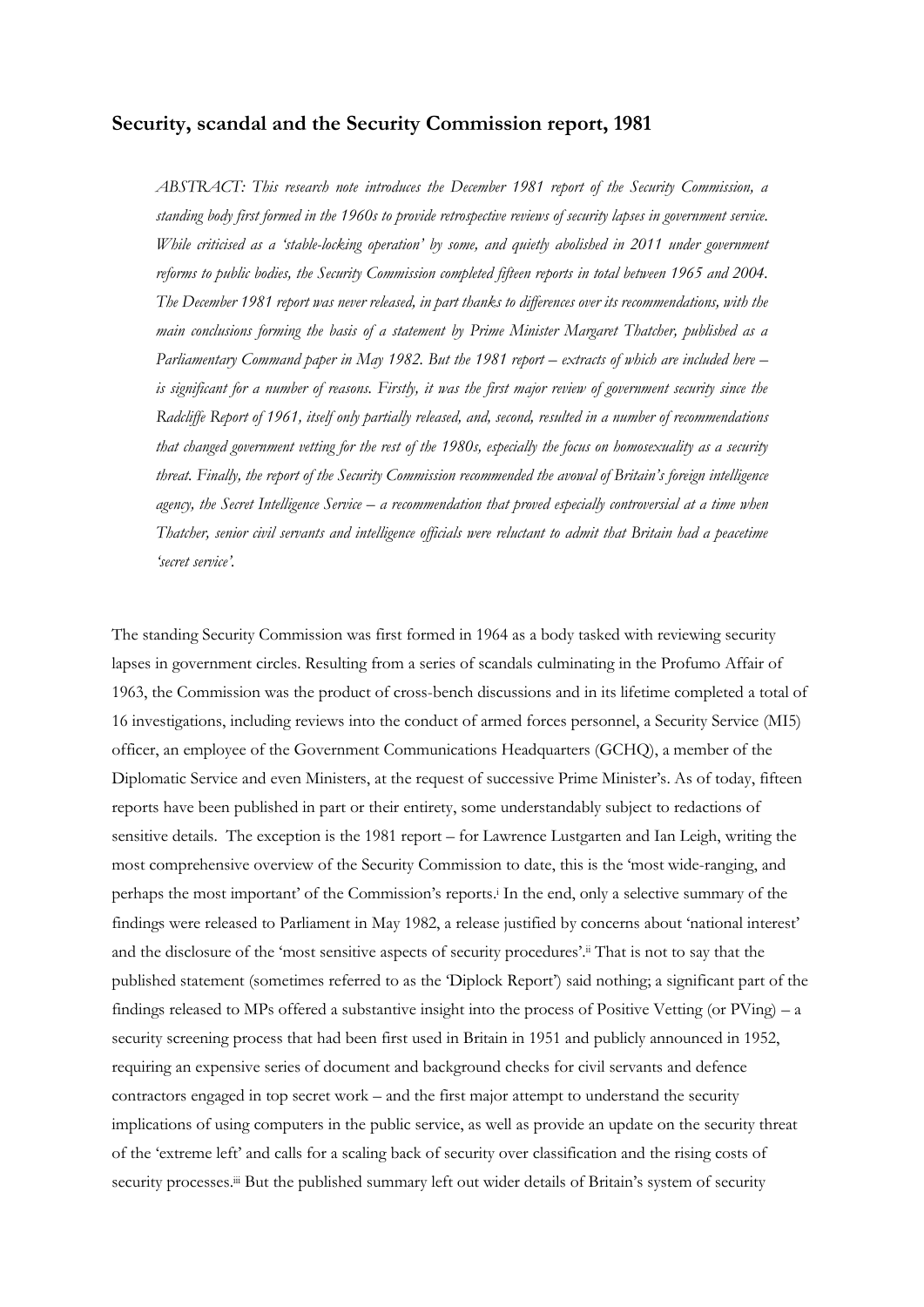vetting, and the Commission's recommendation that the policy of successive governments to pretend that the Secret Intelligence Service (SIS or MI6) simply did not exist should now come to an end – a proposal rejected by the government. In the event, SIS was not avowed until 1994.iv

Now the full report – subject to some redactions regarding GCHQ recruitment – can be found in The National Archives, Kew.<sup>y</sup> The release of the document by the Cabinet Office seems all the more surprising given that the department had previously declined to release a copy after several requests under the Freedom of Information Act (FOIA).<sup>vi</sup> In December 2019, the department wrote to the author that the Commission's report was subject to section 23(1) of the FOIA, preventing the release of information 'supplied by, or relating to, bodies dealing with security matters', including the Security Service, GCHQ, SIS, and the Security Commission, amongst other bodies.<sup>vii</sup> The same request was also rejected under section 21(1), preventing the disclosure of information 'reasonably accessible' elsewhere; the Cabinet Office response citing an article by journalist Peter Hennessy in December 1981, containing the initial findings of the Commission that had leaked.<sup>viii</sup> A week after the Cabinet Office response, an almost complete copy of the report was found at Kew. This research note argues that the Security Commission's 1981 report was significant, shaping government attitudes to Whitehall in-house security for the rest of the 1980s, reaffirming the focus on so-called 'character defects' for security vetting, and gives an important snapshot into the full extent of security procedures aimed at protecting government departments and defence-related work from foreign intelligence agencies during the final decade of the Cold War.

The Security Commission was the result of the longstanding effects of the Profumo Affair, and the direct need for a committee to investigate security matters free from the bipartisan squabbles that had arisen in earlier spy scandals, first raised in private by Prime Minister Harold Macmillan 1963, and subject to talks between the Prime Minister and Leader of the Opposition, Labour's Harold Wilson. Proposals for a commission were first announced by Macmillan's successor, Alec Douglas-Hume, in December 1963, during the debate into the Profumo Affair. ix In January the following year, and having discussed the matter further with Wilson, Douglas-Hume announced the formation of the commission to investigate, if specifically asked by a Prime Minister, and following talks with the Leader of the Opposition, security breaches and 'advise whether any change in security arrangements is necessary or desirable'. It was to be chaired by Lord Justice Winn (a wartime naval intelligence officer and part of the Admiralty's Submarine Tracking Room<sup>x</sup>) and members would include the Cabinet Secretary, Sir Norman Brook, and the recently retired First Sea Lord, Admiral of the Fleet Sir Casper John.xi During its lifetime, the Commission often reviewed security policy, suggesting, if lapses had occurred, minor changes, though its role suffered from limited resources and powers of investigation. As Christopher Andrew notes, members of the Commission were viewed as 'well-intentioned, enthusiastic amateurs' by officers in MI5's C Branch<sup>xii</sup>, while Conservative MP and intelligence writer Rupert Allison branded the work of the Commission as little more than a 'stable-locking operation', particularly criticising the Commission's May 1985 report into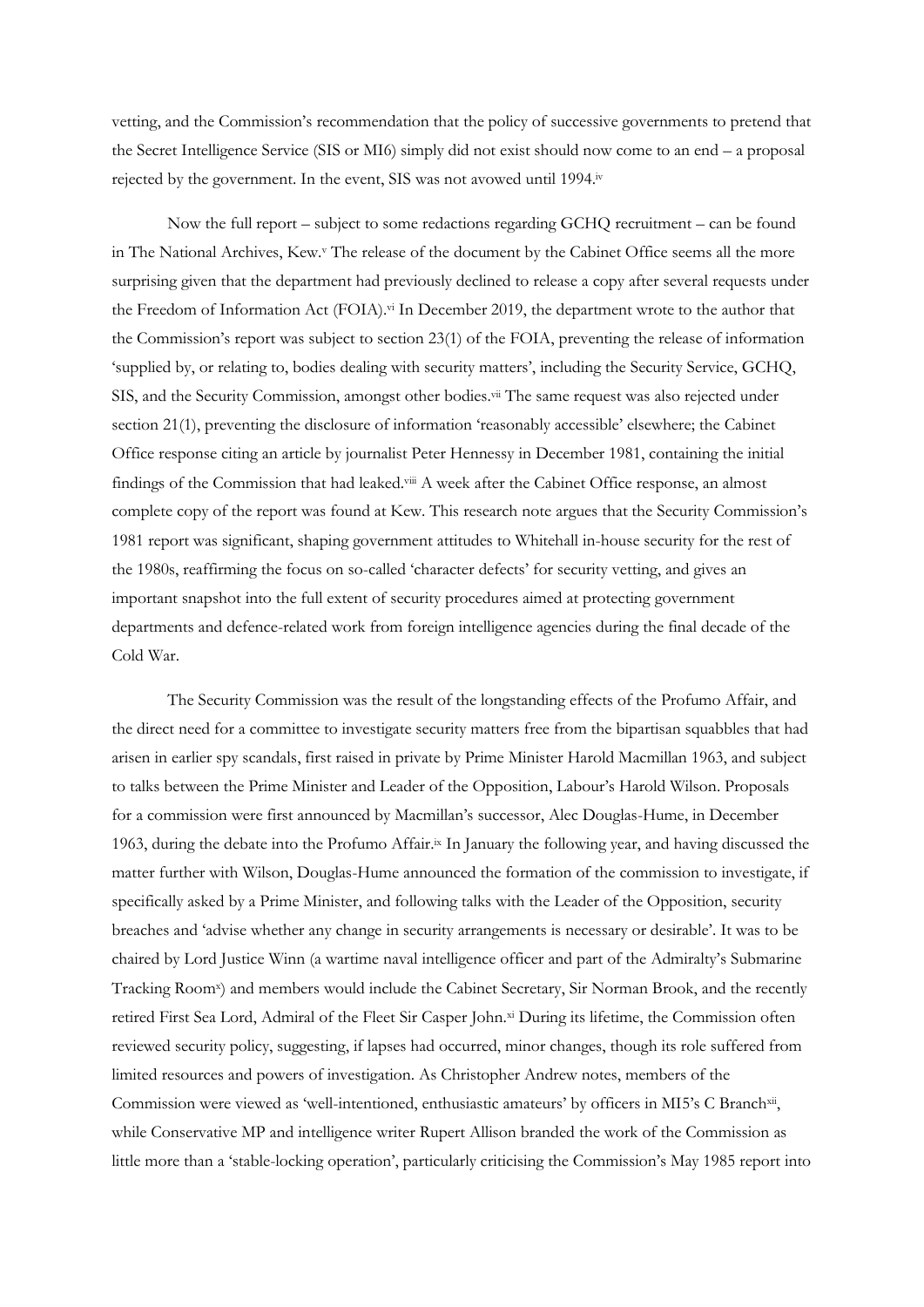former MI5 officer Michael Bettaney, arrested in 1983 having tried to pass information to the KGB.xiii Nonetheless, the Commission proved a useful body to review security policy and, before the creation of the Parliamentary Intelligence & Security Committee, provided an element of oversight, carrying out a series of reviews from the 1960s.

The first report of the Commission was in June 1965, with the cases of Frank Bossard and Sergeant Percy Allen; Bossard, on the staff of the Ministry of Aviation's Guided Weapons Division, was arrested in March 1965 in possession of images of top secret papers for his GRU handler, and Allen, then working in the Ministry of Defence, was detained having passed documents to the Iraqi assistant military attaché, in exchange for money.xiv During Wilson's tenure, the Commission reported a total of five times  $-1965$ , 1966xv, 1967xvi, 1968xvii and 1969xviii – followed by a further two reports in 1973, commissioned by Edward Heath, one looking at the security implications of Earl Jellicoe and Lord Lambton's use of prostitutes.xix It was also active under Margaret Thatcher, completing another five reports, including four on the intelligence agencies, including significant reports on GCHQ mole Geoffrey Prime, MI5 officer Michael Bettaney who had been arrested in 1983 while preparing to meet Soviet contacts in Vienna, and a review into personnel security among service personnel in 9 Signal Regiment then stationed in Cyprus.xx The Commission met once during John Major's premiership, investigating the case of Michael Smith, an electronics engineer working in classified List X firms, recruited by the KGB and codenamed BORG, arrested after the defection of Russian intelligence officer Victor Oshchenko and his family in July 1992, whose spying was, the Ministry of Defence concluded, 'potentially extremely serious'.xxi Smith had been sentenced to twenty-five years in November 1993, later reduced to twenty after an appeal, and was one of the 'most important' KGB 'List X' agents, according to information from Soviet intelligence files.xxii In February 2000, it investigated the selling of secrets to journalists by Chief Petty Officer Steven Hayden, specifically a report on Iraqi WMD, passed to a journalist from *The Sun*, which paid Hayden £10,000 for the story, and found guilty under section one of the Official Secrets Act 1989, and jailed in October 1998.xxiii The Security Commission's final report was in May 2004, investigating vetting for jobs in the Royal household, triggered by the case of *Daily Mirror* journalist Ryan Parry, who had secured a job at Buckingham Palace to secure insider stories. The Commission had found serious lapses in Royal security which could have been 'exploited by terrorists or others to endanger the Queen, her family and official guests'.xxiv

The Security Commission no longer exists. Its website, archived in July 2008xxv, listed Lord Justice Mantell, famous for his role in presiding over the trial of killers Fred and Rose West, and appointed a surveillance commissioner in 2006, as the final chair. xxvi In 2011, Ian Leigh commented it was effectively in 'hibernation ready to be summoned'xxvii, and in July 2012, a former chair, Lord Lloyd of Berwick, told the House of Lords it was time to give the Commission 'what one might call a decent burial'xxviii, although the Commission itself had already been abolished under the Public Bodies Act 2011, giving Ministers the power 'to abolish, merge, modify constitutional or funding arrangements, or modify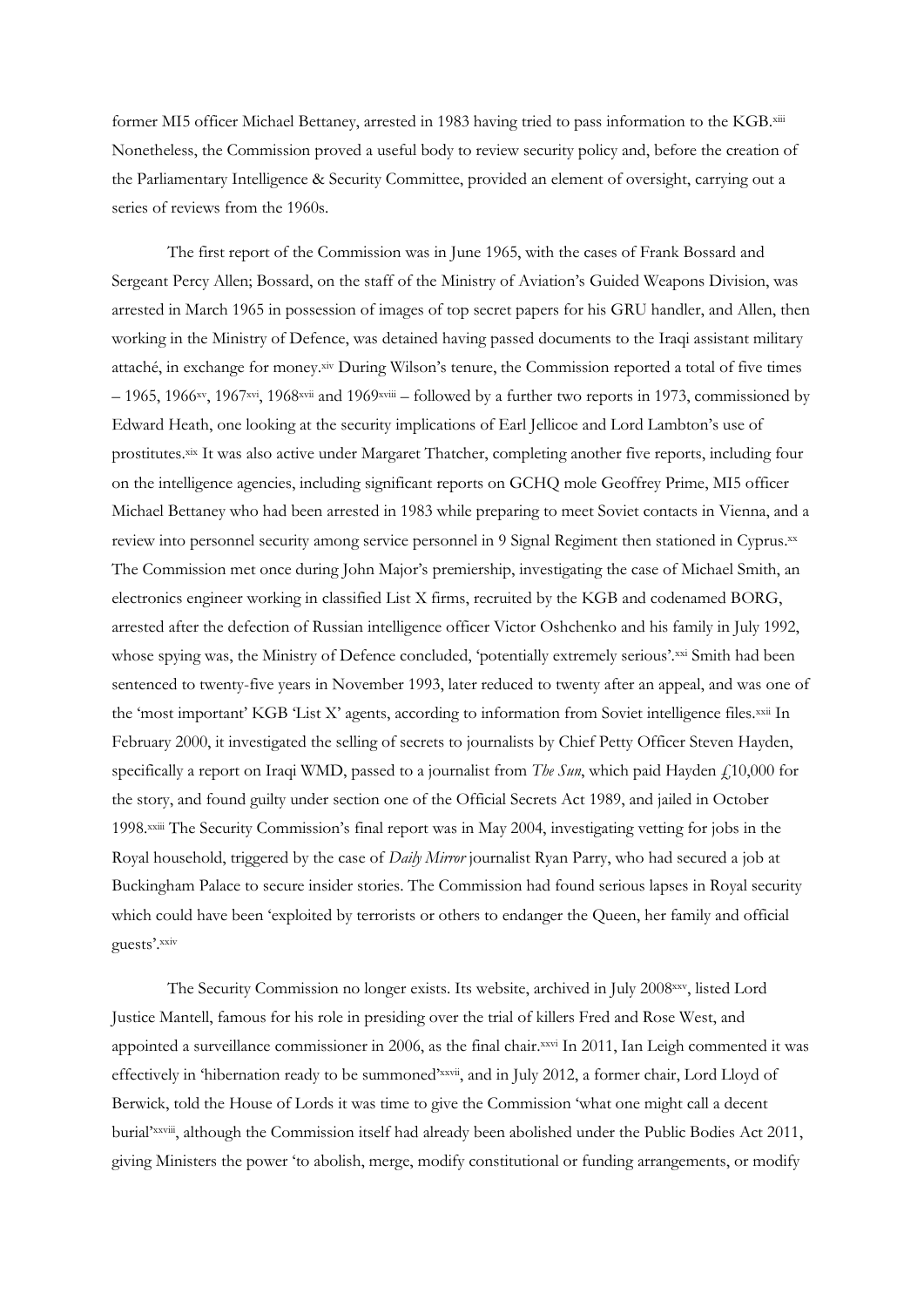or transfer functions of public bodies through secondary legislation'.xxix Although the disappearance of the Commission has been blamed on the growing power of the Intelligence and Security Committee, first formed in 1994, and strengthened by the Justice and Security Act 2013, the investigation of security breaches are now 'dealt with on a case by case basis by the Government; no permanent group has replaced the work of the Commission'.xxx

Of all the Security Commission's reports, Lord Diplock's final review as chair was the most significant and wide-ranging, a contrast to previous reports which had largely been single-issue and recommended only minor reforms to government security. Diplock had chaired the Security Commission from 1971, having enjoyed a long legal career. Softly spoken, and a powerful advocate with an eye for detail, Diplock was considered a 'safe pair of hands' for government inquiries. In 1972 he had led a commission recommending the establishment of the controversial 'Diplock courts' in Northern Ireland, abolishing trial by jury in cases where witness intimidation by paramilitary groups seemed likely, and reviewed the Foreign Enlistment Act in 1976, in response to the recruitment of British mercenaries in the Angolan civil war, and had been personally asked by Thatcher to delay retirement to complete the review.xxxi Beyond its immediate effect, its legacy was felt into the early 1990s, largely because of its recommendations on the employment of homosexuals in the Diplomatic Service. The report was also the first major review of Whitehall security since Lord Radcliffe's report on 'Security Procedures in the Public Service' delivered to officials in 1961, initiated by Macmillan following a series of embarrassing security scandals, including the Portland spy ring and the subsequent Romer report into Admiralty securityxxxii, and the unmasking of SIS officer George Blake as a KGB agent in April 1961. In many ways, Radcliffe's report was a foretaste of the themes covered by Diplock. Like Thatcher in 1981, Macmillan had hoped the commissioning of a wide-ranging review of security would silence mounting criticism of the Conservative's security record in government, while highlighting for the public the problems of security 'in a free society'.xxxiii There were other similarities with the Commission's later report; Radcliffe took a holistic approach to security, dividing his report into three major sections on personnel security, relations between government, media and the D Notice system, together with a largely still classified section on George Blake's recruitment and spying.xxxiv The similarities were not a coincidence; the terms of reference handed to Diplock were almost an exact copy of those given to Radcliffe. Addressing MPs in the House of Commons, Macmillan believed Radcliffe's report showed there was 'no radical defect in existing security procedures', and was useful in promoting 'wider public understanding of both the importance and the difficulty of the problem of security'. XXXV Naturally, there were excisions; reference to Blake, especially given the non-avowal of SIS were cut, as were references to the secret process of 'negative vetting' – a security check against MI5's records for new entrants to the civil service or anyone entering roles that required 'confidential clearance', discussed later in this note. Sections on vetting and Communist influence in the civil service were also kept out of the final published report, which was met with general approval.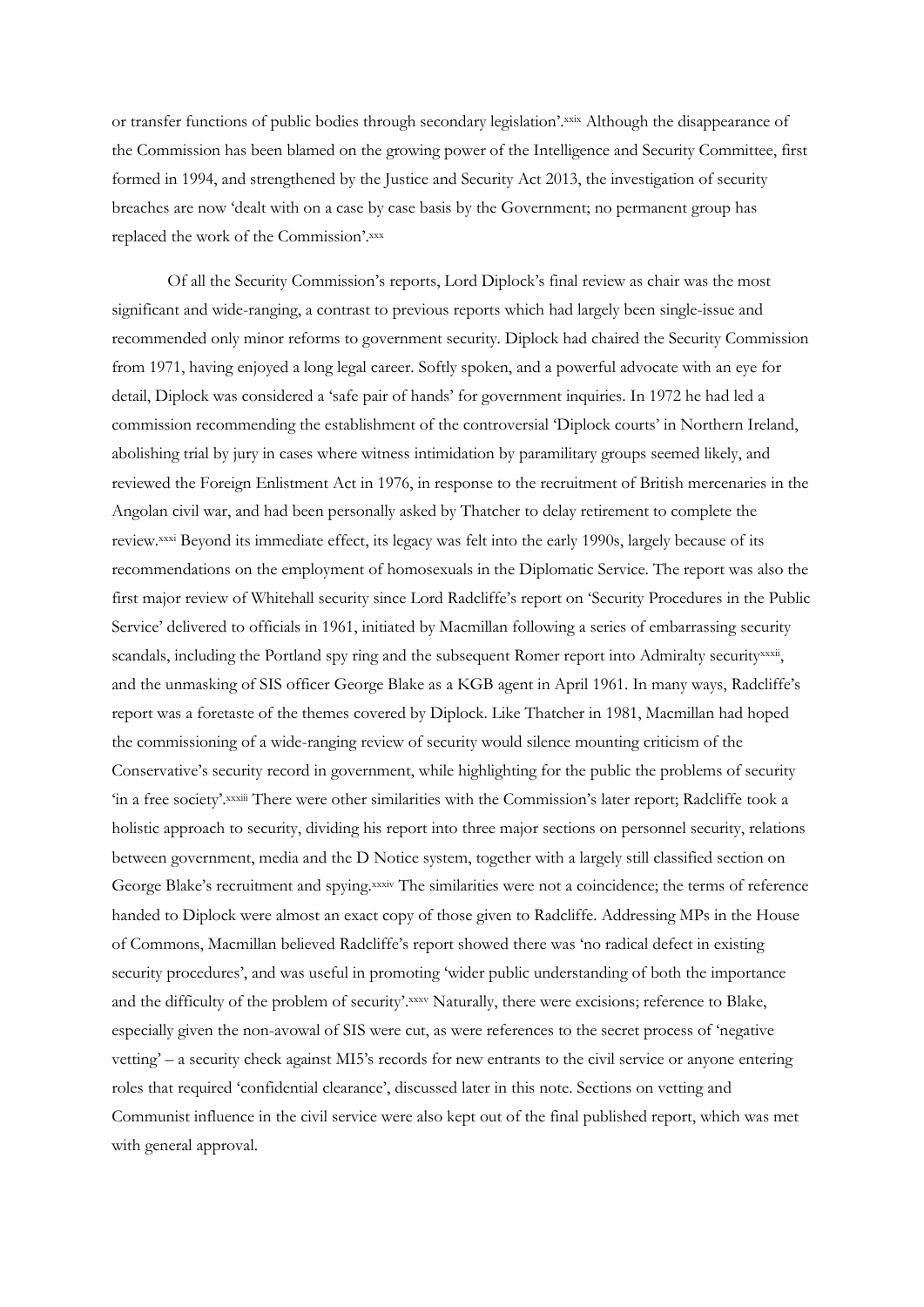The origins of the Security Commission's 1981 report stem from intelligence and security disclosures during the Thatcher era. Although 'positively besotted' by the world of secrets and spies, Thatcher was opposed to greater public acknowledgement of Britain's agencies and preferred to maintain the shroud of secrecy over their day-to-day work.xxxvi Unfortunately for the Prime Minister, however, her period in office also saw the gradual erosion of the consensus that had long protected the agencies in the past. Calls for greater oversight, whistle-blowers and spy scandals were to run throughout her tenure, starting with the revelation that Sir Anthony Blunt, wartime MI5 officer and Keeper of the Queen's Pictures, had been the 'Fourth Man' in the Cambridge spy ring, having made a full confession in return to immunity in 1964. The full disclosure of Blunt's treachery and the secret deal to protect his past was effectively a ticking time bomb for a number of Thatcher's predecessors, but was finally revealed by journalist Andrew Boyle's book, *The Climate of Treason*, forcing a public statement in November 1979.xxxvii Thatcher's statement was not the end of the matter as more security-related revelations followed. In March 1981, she was again dealing with the fallout from the Cambridge Five, this time over allegations published by veteran journalist Chapman Pincher's book *Their Trade is Treachery*, claiming that MI5 Director General Sir Roger Hollis had been a Soviet spy.xxxviii Although wide of the mark on his central claim, Pincher had been right that Hollis had been actively investigated by a joint team of SIS and MI5 officers, codenamed FLUENCY, chaired by MI5's Peter Wright of *Spycatcher* infamy, and with investigating historical penetration by Soviet intelligence and the paranoid belief that both agencies still contained moles. xxxix In fact, investigators found little evidence of Hollis' duplicity and had closed down the inquiry, an outcome supported by a follow-up review by former Cabinet Secretary Sir Burke Trend – an inquiry falsely reported by Pincher to cast doubt on Hollis. Once again, Thatcher was reluctantly forced to talk about security. On 26 March, she delivered a statement to the House of Commons, pointing out that Pincher's book was 'inaccurate or distorted', reaffirming that Hollis was not an 'agent of the Russian intelligence service'. Having consulted Labour Party leader Michael Foot, Thatcher also announced a new review of security, echoing Macmillan's statement in 1961.<sup>xl</sup> Carried out by the Security Commission, the first aim of the review was to advise of safeguarding information 'against penetration by hostile intelligence services', and vetting arrangements to exclude anyone 'with allegiances that they put above loyalty to their country and those who may for whatever reason be vulnerable to attempts to undermine their loyalty and to extort information by pressure or blackmail'.xli

The final 1981 report stands out for a number of reasons. Perhaps surprisingly for a body that had previously avoided proposing major changes to security policy, the decision of the Commission to recommend SIS's avowal – a measure aimed at aiding recruitment, ending the official line that Britain did not have a foreign intelligence agency, and stopping uncomfortable enquiries by 'aggressive investigative journalists', proved especially controversial and resulted in opposition from intelligence officials and civil servants. From time to time references to 'secret service', MI6 and even SIS had appeared in Hansard, having been raised by MPs and members of the House of Lords, yet official avowal was a long way off. In effect, in Fleet Street and even Parliament the very existence of SIS was what Tony Giffard, the Earl of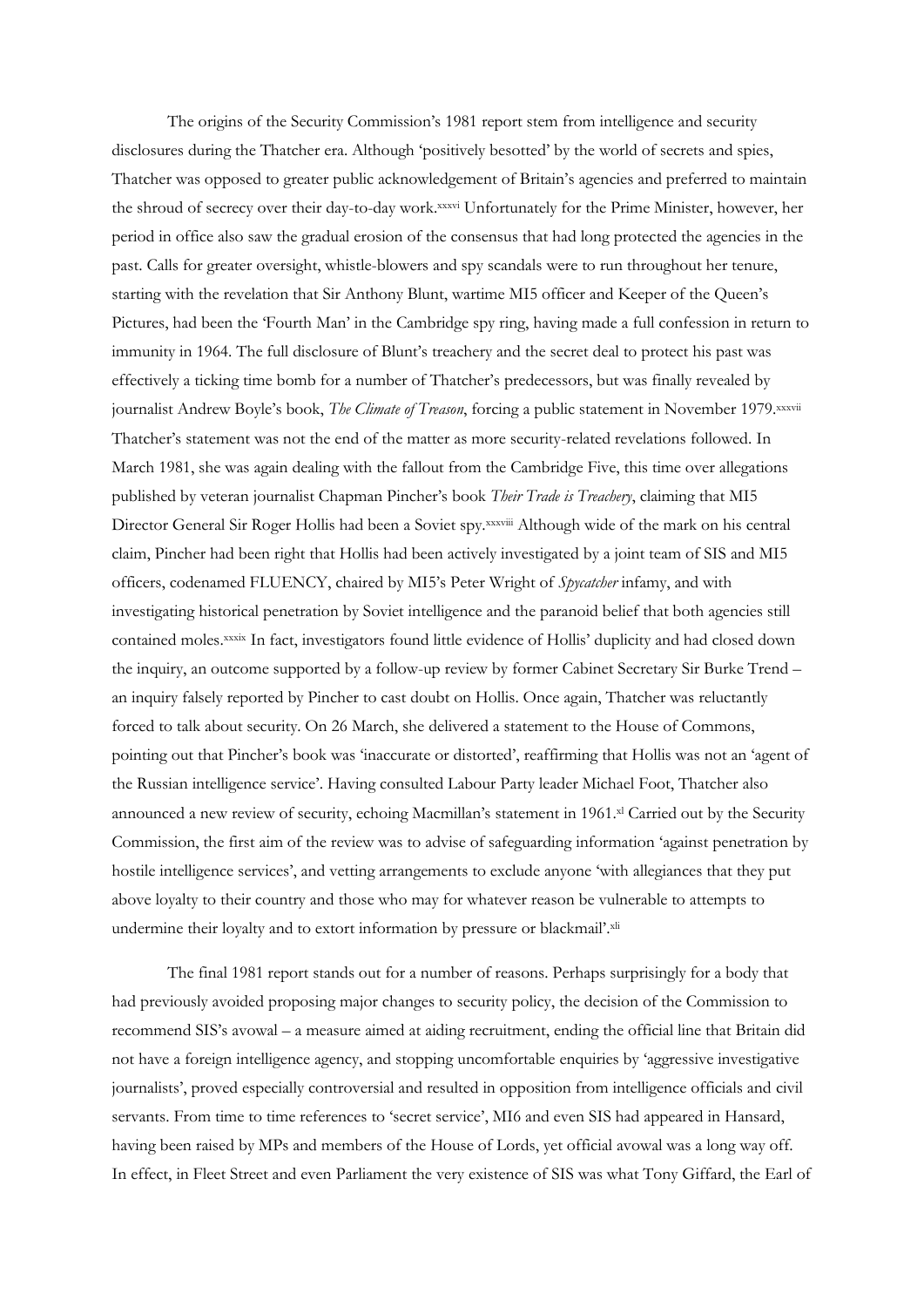Halsbury, when taking about GCHQ in June 1978, had called 'a *secret de Polichinelle:* it is a secret that everbody [sic] knows and no one may talk about'.xlii For the Commission, the official government line of non-avowal was a clear sign that too much information was overclassified, and symptomatic of a wider problem of Whitehall's culture of secrecy that resulted in the spiralling cost of protective security and the withholding of unnecessary information, leading to the Commission's recommendation of a 'thorough review' to cut existing red tape.xliii In fact, the Commission's radical suggestion met resistance; anticipating Diplock's findings, a working party under Intelligence Co-ordinator Anthony Duff had already recommended continued silence on SIS, pointing to the likely follow-up questions about agency funding, control and oversight that would inevitably result in more calls for openness, a view endorsed by the Cabinet Secretary, Sir Robert Armstrong. Ironically avowal in 1981 could have actually eased Armstrong's later embarrassment during the so-called 'Spycatcher trial' when the Cabinet Secretary was forced to admit he had been 'economical with the truth' when referring to SIS in a Sydney courtroom in 1987 – an episode that would forever haunt Armstrong and only serve to highlight the absurdity of the government position.xliv Rather than publication, and supporting the views of other officials, Armstrong at the time argued in favour of a short statement to Parliament, containing the substance of the report, citing the precedent set by the 1956 statement on security, but leaving out some of the more sensitive passages from the Commission.xlv

The findings are also important in giving a snapshot of security vetting in the early 1980s, especially the scope of both 'positive' and 'negative' vetting procedures, and the growing focus on socalled 'character defects', especially homosexuality as a bar to PV clearance. Negative vetting involved a simple check against MI5's records, later supplemented by checks against criminal records. The full extent of this process is hard to assess; the campaign group the National Council for Civil Liberties suggested there were '*at least 700,000 and possibly as many as one million*' civil service officials, members of the armed forces, employees in the private sector and others on government-related work subject to negative vetting alone, in addition to 68,000 publicly acknowledged PV posts engaged on 'highly classified' work.xlvi In fact, the number of NV posts may have been far fewer than the total suggested. In the Home Civil Service, 180,000 posts were subject to NV clearance, as were 203,000 posts in the armed forces. Negative vetting also applied to over 12,000 defence contractors or those working in 'List X' firms (private companies engaged in sensitive government work) and to 13,500 positions in British Telecom and the Post Office.

The process of positive vetting applied to a much smaller number of posts - 68,000 in total, including over 16,000 in the Home Civil Service; 22,400 across the Ministry of Defence, Foreign & Commonwealth Office and the intelligence agencies; and  $17,200$  in the armed forces – a significant increase on the 27,000 reported in 1961.<sup>xlvii</sup> A real concern for officials was the escalating costs involved. Although negative vetting was a relatively cheap and straightforward process, the positive checks were costly and complex. When first implemented in 1951, it was stated that such measures would only apply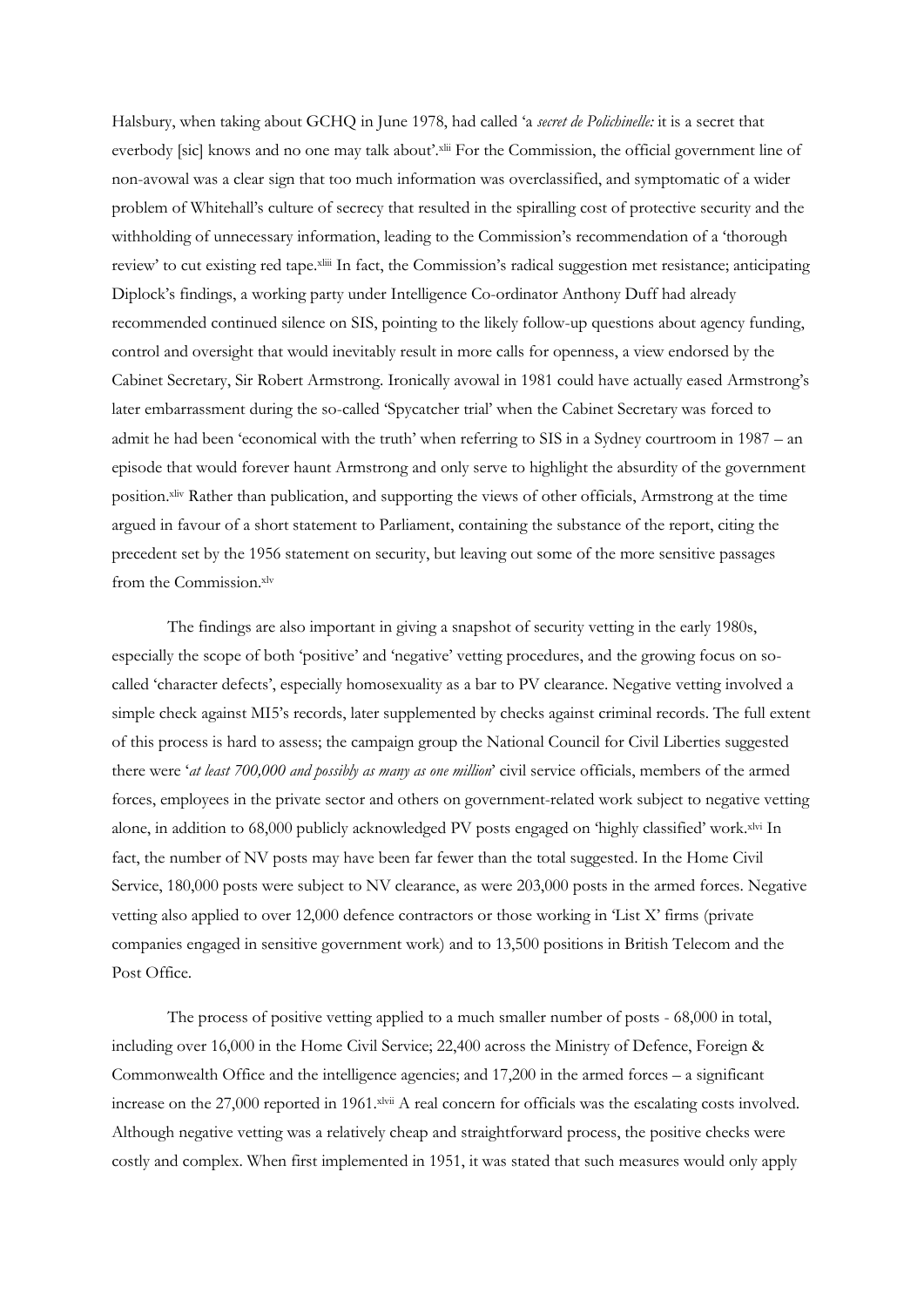to around 1,000 civil servants, a figure later increased to 11,000, in part a response to IS calls for increased atomic security following the adoption of proposals from the Tripartite Conference on Atomic Energy in July 1951. xlviii Maintaining departmental investigating officers and the system of record checks, questionnaires, referees, and interviews involved in the process was a huge drain; by 1980 it cost  $\frac{1700}{100}$  to put just one individual through the PV process (over  $\ell$ 2600 in 2018xlix), and the series of regular rereviews every five years, in addition to annual checks in some cases, would see costs grow to an estimated £6 million for 1980 alone (over £25 million in 2018).<sup>1</sup> Although earlier attempts had been made to scale back excessive secrecy, the Commission questioned the need for positive vetting across the Home Civil Service concluding, in Peter Hennessy's words, that the 'palisades should be drawn to protect only those persons and files that really need it' with an overall cost benefit to 'the number of documents carrying a high security classification, as guarding them is very expensive'.<sup>Ii</sup> By June 1982, Sir Robert Armstrong had started a civil service-wide review of PV posts, which gradually reduced the numbers, although to what extent is not known.<sup>lii</sup>

The report also revealed the large number of applicants and serving officials and defence-related contractors refused negative vetting. Although employers had been offered some flexibility in disclosing vetting decisions, the process of negative screening essentially stayed secret. As late as June 1986, Armstrong wrote to Thatcher that the process was 'not disclosed to the individuals vetted and is not publicly avowed'.<sup>liii</sup> Britain had a long history of security screening; in the inter-war period, workers on defence-related work in munitions factories, naval docks and temporary officials in sensitive government facilities were vetted against MI5's records<sup>liv</sup>, with the system officially extended to civil servants under the 1948 'purge procedure' first announced by the Attlee government.<sup>Iv</sup> This widespread screening of civil servants, defence contractors and certain positions in the military, was largely kept secret and mentioned only a few times by Ministers, specifically by Macmillan during the debate on the Burgess-Maclean affair in 1955.<sup>lvi</sup> By the early 1960s, checks against MI5's records had also been supplemented by checks against criminal records, based on files held by the Criminal Records Office, resulting in a large number of individuals being denied clearance.lvii A year after Radcliffe's recommendations were published, officials privately admitted in May 1963 the number of NV failures ran to as many as 1,200 a year, including around 600 people in industrial employment and List X firms.<sup>lviii</sup> By 1967, of the 233,000 NV cases processed there were 2,273 failures for existing staff and 3,790 for applicants.lix Understandably, given the large numbers involved, officials were unwilling to disclose the process fearing a political backlash and calls for greater openness. By the early 1980s, the number of NV refusals was far higher than the number of officials removed under the established 'purge' procedure. In June 1982, Peter Hennessy obtained figures showing that since 1948 twenty five officials had been dismissed on security grounds, eighty-eight were transferred to non-secret work and a further thirty three reinstated to their posts, an Advisory Tribunal made up of retired Civil Servants (informally known as the 'Three Advisors') having found in their favour.<sup>Ix</sup> By contrast, two years earlier MI5 had made 540 'adverse assessments' having put the names of officials through their registry, with an additional 3,400 having adverse reports based on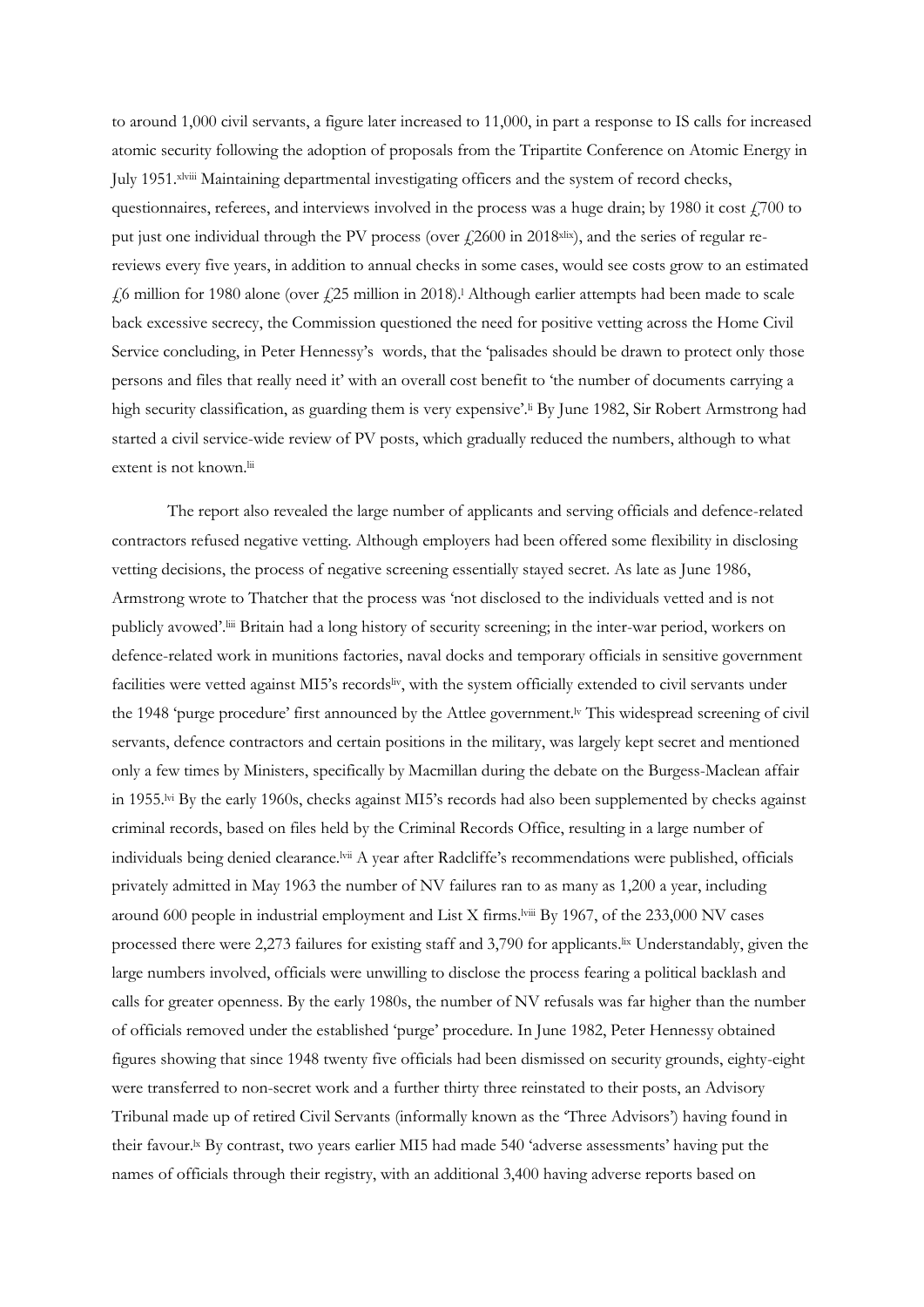'previous convictions for reportable offences'.lxi In an unknown number of cases, applicants would have been rejected without officials providing further information.

Finally, Diplock's report cast a significant shadow over the careers of homosexuals, especially in the FCO. Since 1951, the department had discriminated against gay men, thanks in part to the security issues stemming from the Burgess and Maclean defection, and the general attitude that homosexuality brought discredit on the work of British diplomats. Although homosexual acts in private had been legalised by the Sexual Offences Act of 1967, homosexuality had continued to be a bar to posts in the Diplomatic Service, intelligence agencies and armed forces, especially due to fears that officials were susceptible to blackmail and were a vulnerable target for foreign intelligence agencies, a policy that remained unchanged by the 1980s.<sup>lxii</sup> In making its case, the Commission was supported by the Security Service, which, in April 1981, had concluded that, thanks to the threat of blackmail, homosexuality was a bar to sensitive posts.lxiii Blackmail and the exploitation of a range of 'character defects' – excessive drinking, drug taking, promiscuous sexuality activity, and a range of other factors – had become a growing concern for Western intelligence agencies with the decline of the ideological spy of the early Cold War years, a decline accelerated by the growing acknowledgement of the Stalinist terror, and the Soviet invasion of Hungary (1956) and suppression of the Prague Spring in 1968. In the published statement in May 1982, the Diplomatic Service was singled out and homosexuality would 'continue to be a bar … and, if undiscovered upon initial PV, should result in removal'.<sup>kiv</sup> Effectively, the removal of PV would mean a virtual 'glass ceiling' which negatively impacted 'long-term career prospects'.<sup>1xv</sup> Recalling her time as head of the FCO Security Department, Veronica Sutherland stated the bar caused much angst, admitting she felt 'very uneasy … at times when I had to tell some poor young man that, I'm sorry, we couldn't continue his employment, which I didn't like doing ... it was a nasty business'.lxvi As the FCO itself acknowledged, Diplock had made it 'easier ... to defend our traditional line that male homosexuality is incompatible with a career' in the Diplomatic Service, although the report itself said little about female same-sex relationships – much to the annoyance of diplomats.lxvii Between 1979 and 1986 thirty-five FCO officials had their PV certificates withdrawn; eleven were for homosexuality, with a few established officials identifying themselves as gay allowed to work in London on a restricted 'Alternative Positive Vetting' process, though a larger number suppressed their sexuality, with the bar shaping internal FCO culture – something James Southern's recent study highlights. Kiviii Although a series of yearly reviews starting in 1984 acknowledged the self-destructive nature of a bar, which forced personnel to conceal their sexuality, thus making them more vulnerable to blackmail, and caused much 'personal stress' and a 'loss of trained manpower'<sup>lxix</sup>, officials, citing Diplock's ruling, were unwilling to change policy fearing public and political backlash. 'Ian' Buist, who had worked in Kenya and East Africa as a junior diplomat, later joining the FCO's Overseas Development Administration, alongside his campaign for homosexual acceptance as part of the Campaign for Homosexual Equality, recalled that Diplock reflected the 'insulting, if traditional' attitudes of government. lxx Writing in March 1982, Buist made it clear the FCO was 'its own worst enemy' suggesting it was even in the interests of 'the Service to recognise and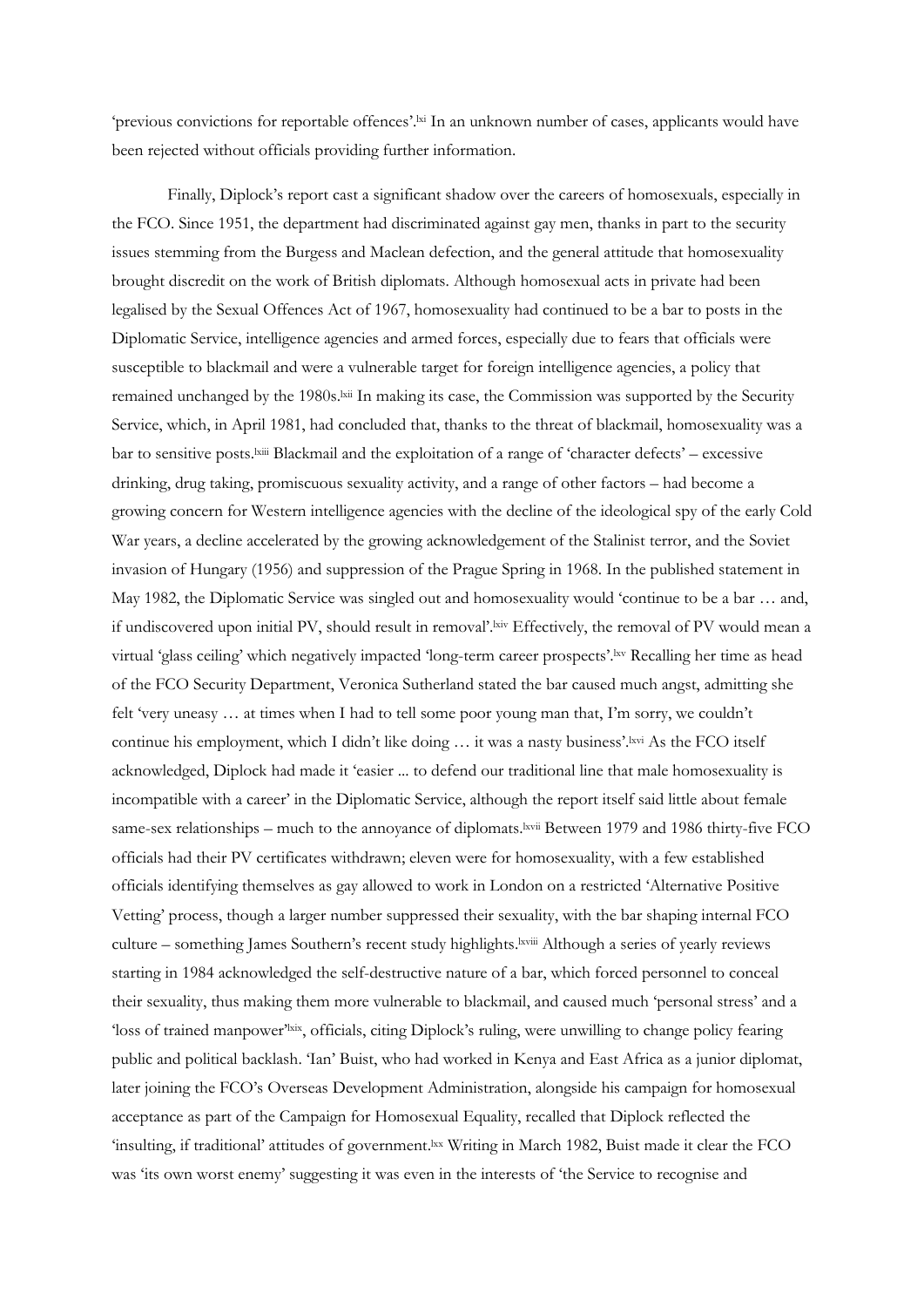encourage emotional relationships'.<sup>lxxi</sup> Nonetheless, as the Commission's secretary also made clear to union officials in 1983, it was not the job of the Security Commission to 're-examine earlier recommendations' unless appointed to do so by the Prime Minister.<sup>1xxii</sup> As late as October 1990, FCO Permanent Under-Secretary Sir Patrick Wright, pushing for a change in policy, noted that, despite support from MI5 and the Ministry of Defence, the bar could only be ended by seeking approval from the Commission following reference to the Prime Minister.lxxiii On 23 July 1991, responding to a question from Conservative MP Sir John Wheeler, the new Prime Minister John Major finally announced an end to the homosexual bar. lxxiv

Although the effects of Diplock's report lay in the future, the significance of the Security Commission's report cannot be overstated. In the first major review of Whitehall security since 1961, the Commission had made radical proposals aiming to curb the excessive veil of secrecy in Whitehall that had increased the costs of personnel security in protecting secrets that were effectively open ones among journalists, politicians and retired civil servants. Though its proposal to avow SIS was strongly opposed at the time, the Commission's recommendation was essentially the right one and may even had avoided later embarrassment had it been approved. On vetting, although finding very little to change, the report also showed the growth of the 'security state' and use of negative and positive vetting far beyond the limits originally envisaged – as the below extracts show. Although the numbers of those put through the positive vetting process were acknowledged in the government's 1982 statement, the numbers of staff subject to NV essentially remained hidden and were only finally hinted at in a April 1990 report by the Home Affairs Select Committee on the use of criminal records for employment, in which it was revealed there were over 500,000 searches in 1989 by government departments – around 1 per cent of the adult population of Britain, ranging from security checks to an increasing number of referrals for those with 'access to children'.lxxv At the time, no mention was made of MI5's checks. In their evidence to the committee, Home Office officials acknowledge that criminal checks were important for 'the protection of national security' and were 'not carried out on all civil servants, they are only carried out on those who might have access to classified material'.<sup>kxvi</sup> By July 1990, Thatcher finally announced 'defined and published criteria' on vetting rules to MPs, announcing new reforms to positive checks and a system of checks designed to counter terrorist activity, while cutting back on the overall cost of security. As such, Diplock's final report as chair of the Security Commission helped set internal Whitehall security policy for the final decade of the Cold War. It also took a more enlightened approach to security - recommending SIS's avowal, for example, while ensuring that important secrets remained hidden – and can be seen as a missed opportunity for government openness in the 1980s.

*Note: Below, sections of the 1981 Security Commission Report are published under Open Government Licence. Its full final report ran to nineteen pages, with an additional eight page annex on recruitment and personnel management in the 'secret agencies' – part of which has been released, including a significant section on SIS recruitment, though information on*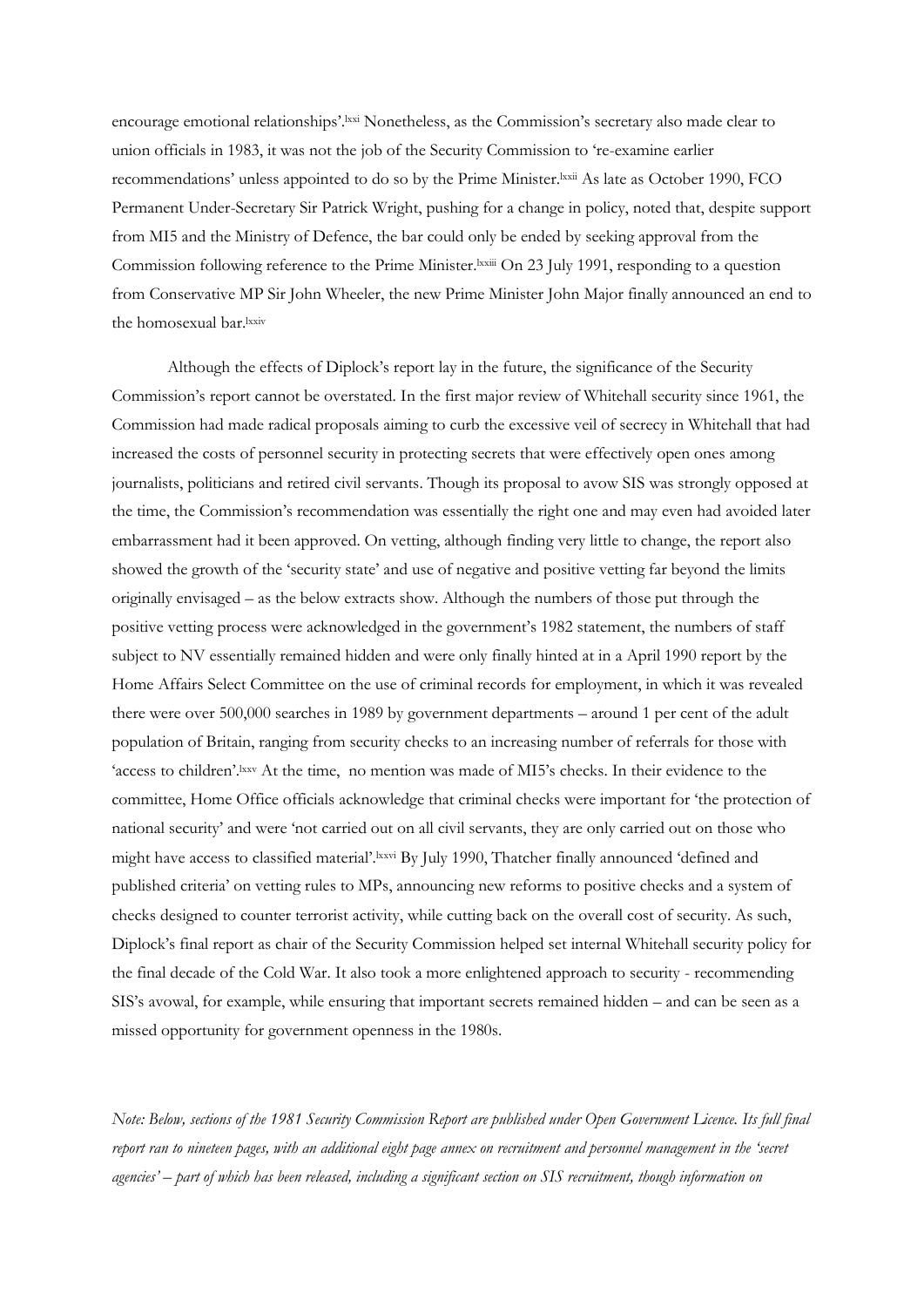*GCHQ is still withheld – and a one side brief on specialist advisors to House of Commons select committees. The published extracts below focus largely on vetting, over classification of records and agency avowal, and leave out parts of the report later*  redrafted as the Prime Minister's statement to the House of Commons in May 1982, including the opening sections on *'threat' of new subversive groups on the 'extreme left', security classifications in government and rules on the application of vetting decisions across Whitehall. The Security Commission's review of security legislation post-Radcliffe has also been omitted, along with a section on electronic and computer security, and the annex on intelligence agency recruitment and personnel policy. The released copies of the 1981 Security Commission Report can be found at The National Archives, Kew, in PREM 19/1634.*

## **Document**

**Report of the Security Commission, December 1981lxxvii**

#### **PRIME MINISTER**

### **INTRODUCTION**

1. In your letter of 6 April 1981, you asked the Security Commission "to review the security procedures and practices currently followed in the public service and to consider what, if any, changes are required".

2. These terms of reference are the same as Part I of the terms of reference of an ad hoc Committee on the Security Procedures in the Public Service under the Chairmanship of Lord Radcliffe ("the Radcliffe Committee") which was appointed in May, 1961, and reported in November of that year, except that their terms of reference made specific mention of "recent convictions for offences under the Official Secrets Acts" in the light of which their review was to be undertaken. This was a reference to the notorious Portland spies, who of whom had been civilian employees of the Admiralty, and to a former member of the Secret Intelligence Service (SIS), George Blake. The investigation of the security issues involved in the Blake case formed Part II of the Radcliffe Committee's Report … A heavily edited and expunged version of Part I of Radcliffe, which also incorporated Part III of it verbatim, was published in April, 1962, under the title "Security Procedures in the Public Service".

3. The occasion of the present reference to the Security Commission was the publication of Mr Chapman Pincher's book "Their Trade is Treachery". This dealt with a number of cases of proven or suspected disclosure of highly secret information to the Soviet bloc intelligence services by persons who had been recruited to the Foreign Office of one of the Secret Services (SIS and the Security Service) many years before the improvements recommended in Radcliffe had been put into effect and for the most part before even a rudimentary form of Positive Vetting, for those with access to particularly sensitive information, was first introduced in 1952.

4. It does not fall within our terms of reference to examine once again allegations against individuals who now are either dead or have long ago been publicly exposed. As mentioned in your speech in which the current reference to the Security Commission was announced in Parliament, the vases with which Mr Chapman Pincher's volume deals have all been the subject of intensive examination and re-examination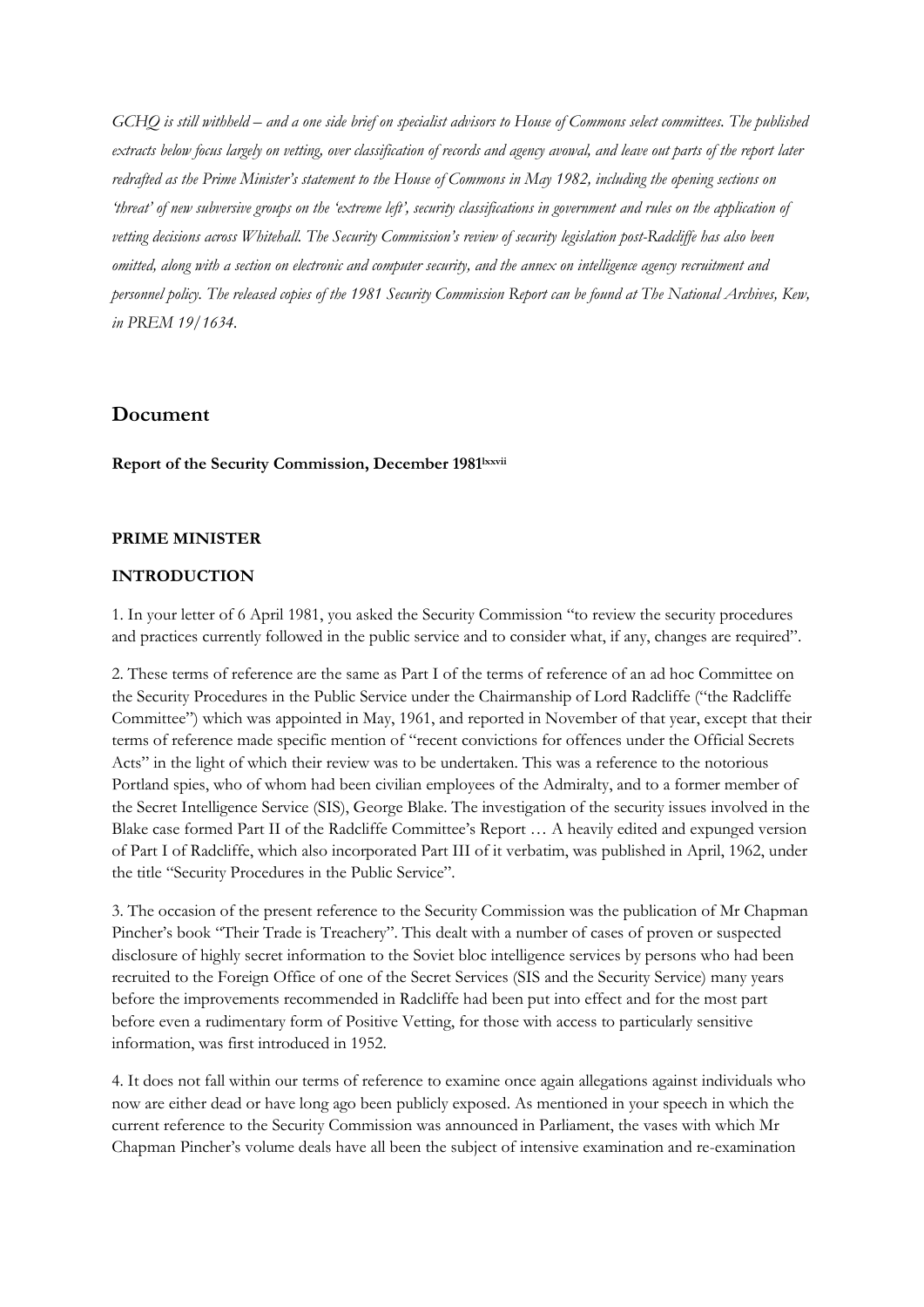in the utmost detail and no useful purpose could be served by our going over yet the same well-trodden ground.

5. Like Radcliffe, we have taken "security" in our terms of reference to mean the safeguarding of such information in the possession of the Government as would by its unauthorised disclosure cause injury to the interest of the country. (Information which falls within this description we shall refer to under the generic description "classified information"). Thus, our Report does not cover the protection of Government buildings or their contents or vital installations against sabotage or terrorist attack, although it does cover physical precautions for denying access to classified information by unauthorised persons.

6. We have regarded our task as best performed by re-examining Radcliffe in the light of the experience of the last twenty years, and the changes that have occurred during that period (1) in changes of the nature of the threat against which security precautions are directed, (2) in changes of attitudes among the public, the media, and the Civil Service itself, (3) in legislation, and (4) in technology, including particularly the use of computers and other forms of office automation.

7. In carrying out this task, we have used the unexpurgated version of Part I of Radcliffe which differs considerably from the published version, and of which only a few copies still remain in existence. Although the extant copies are still classified as TOP SECRET, the recommendations contained in the unexpurgated Radcliffe, with only a few significant exceptions, have been fully implemented. They can be found in the pages of the Manual of Personnel Security Measures and its sixty-one annexes upon a careful and persevering perusal of those documents. …

#### **Over-Classification**

17. Over-classification is, in our opinion, the error that is most commonly committed in carrying out current security procedures. Radcliffe recorded the unanimous opinion of those who gave evidence in 1961 that the security system then was trying to protect too much and suggested for consideration by departments, various methods by which over-classification might be reduced. The problem has been considered periodically by a series of working parties since then and has been the subject of two reports by distinguished senior ex-civil servants. Nevertheless, we are satisfied that considerable overclassification still persists. This is not only objectionable upon grounds of managerial efficiency and economy: it adds considerably to the expense of the security procedures and the manpower needed to carry them out. It also tends to weaken the efficiency of the procedures by bringing them into disrepute not only with the press and the public generally, but also with those civil servants themselves whose duty it is to carry them out and upon whom the effect of obvious over-classification cannot be other than to encourage laxity.

18. To give bit one example, which strikes is as unnecessary, there is the classification as SECRET or CONFIDENTIAL of the mere fact of the existence of Cabinet committees with the consequence that any document which refers to a Cabinet committee must bear that classification even though the information itself which the document is intended to convey is a matter of public knowledge. It is often referred to in the press to which hostile intelligence services can have recourse if the information is of any interest to them.

#### **THE VETTING SYSTEM**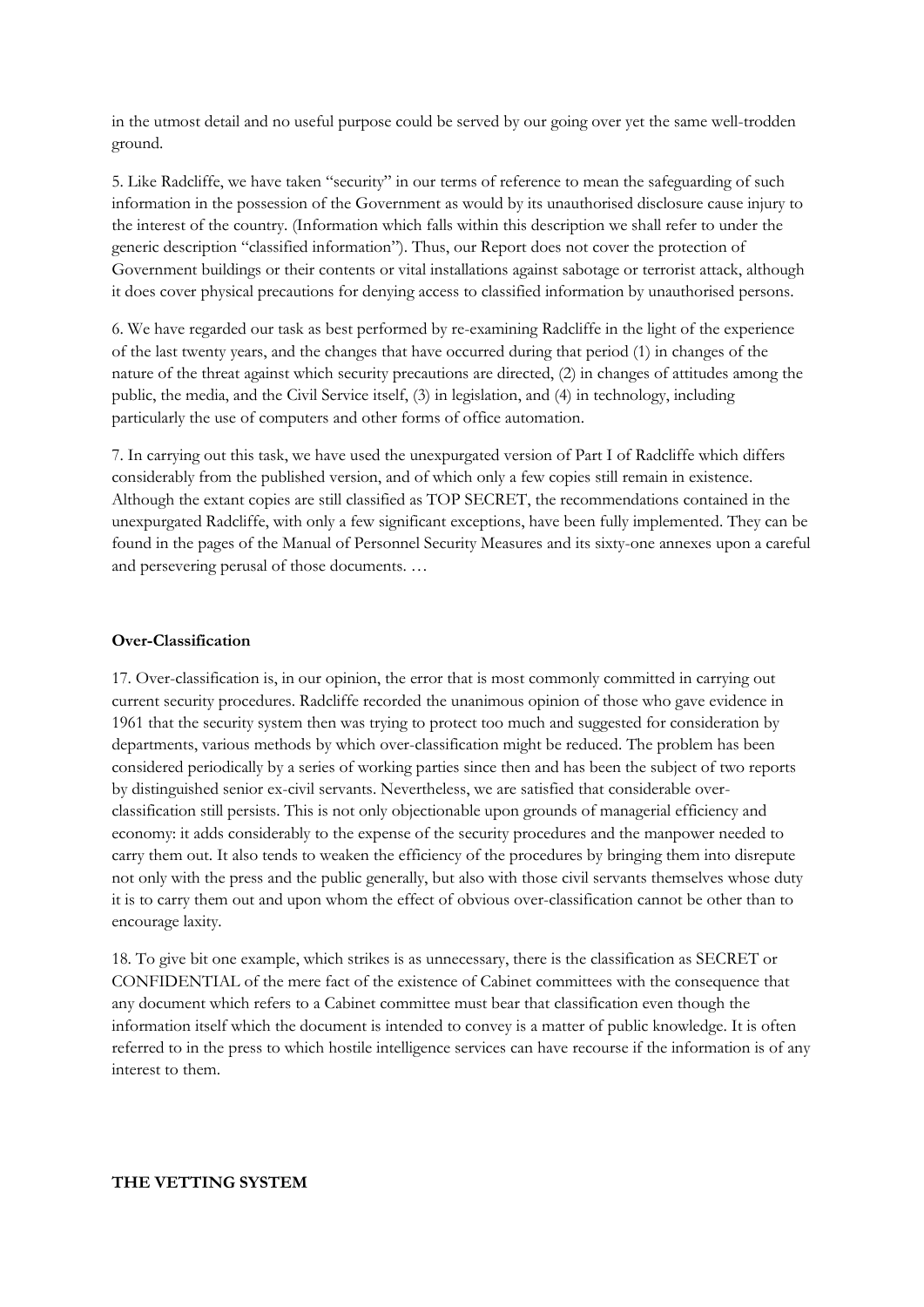23. Radcliffe refers to two kinds of security clearance of personnel:

a. Normal Vetting (NV) which in general is **covert** and applied to all persons who have any access to material classified as CONFIDENTIAL or above, and are members of the public service in a civilian capacity or of the armed forces, or the police, or the United Kingdom Atomic Energy Authority (UKAEA) or are employees of British Nuclear Fuels Limited (BNFL) or of any firm of contractors engaged on government contracts (List X firms); and

b. Positive Vetting (PV) which is largely an **overt** process and is applied to those persons in any of the categories mentioned above and who, at any rate in theory if not always in reality, have regular and constant access to material classified as TOP SECRET.

c. Since Radcliffe there has been introduced a variety of NV known as "Full Record Check" that is **overt** and, on the insistence of the USA with whom much atomic information is shared, is applied to all recruits by UKAEA and BNFL. It is applied also to recruits to police forces. The only way in which this differs from ordinary NV is that the applicant for employment is required to fill in a written questionnaire in the same form as that which is used in PV and is thus made aware that he is being subject to vetting.

## **Normal Vetting**

24. The nature of NV is described in Chapter II of the Manual of Personnel Security Measures but there are no comprehensive statistics about its extent. The number of posts in the non-industrial Home Civil Service, for which NV is required, is estimated to be about 180,000, ie one-third of all Home Civil Service posts. This number might well be considerably reduced if our recommendation for removing from the security classifications of CONFIDENTIAL and above, information the disclosure of which to the public would case political or administrative inconvenience, is vigorously pursued; but paucity of statistics makes it impossible to predict the extent of the reduction.

25. In addition there are 12,500 NV posts in British Telecommunications, and about 1,000 in the Post Office. In the armed forces, NV is applied to all officers, and in the Navy and Royal Air Force to the majority of other ranks as well, requiring some 203,000 clearances in all. In 1980 NV was applied to 12,200 employees in List X firms.

26. We were surprised by the limited nature of the information which is disclosed by Normal Vetting. It is restricted to an examination of departmental records which is disclosed by Normal Vetting. It is restricted to an examination of departmental records for evidence of unsuitability, to a search by the Security Service for any traces of suspected disloyalty to this country or membership or active support of any subversive organisation, and to a search by Scotland Yard for any previous convictions or reportable offences which the subject of the check may have committed and are recorded against him in what used to be called the Criminal Record Office (CRO) but has been re-named the National Identification Bureau (NIB).

27. Out of nearly 300,000 NV checks in 1980, only 540 (0.19%) were given adverse assessments by the Security Service, but a substantially higher proportion, some 1.16% had previous convictions for reportable offences recorded against them in NIB.

28. **We have naturally considered whether, in the light of these results, NV is worth continuing.**  We have, however, no doubt that it is. The cost of NV is relatively small, about £6 per **submission. The time taken to complete the check is short and although when stated as a percentage of the total number of checks undertaken the number of persons debarred from**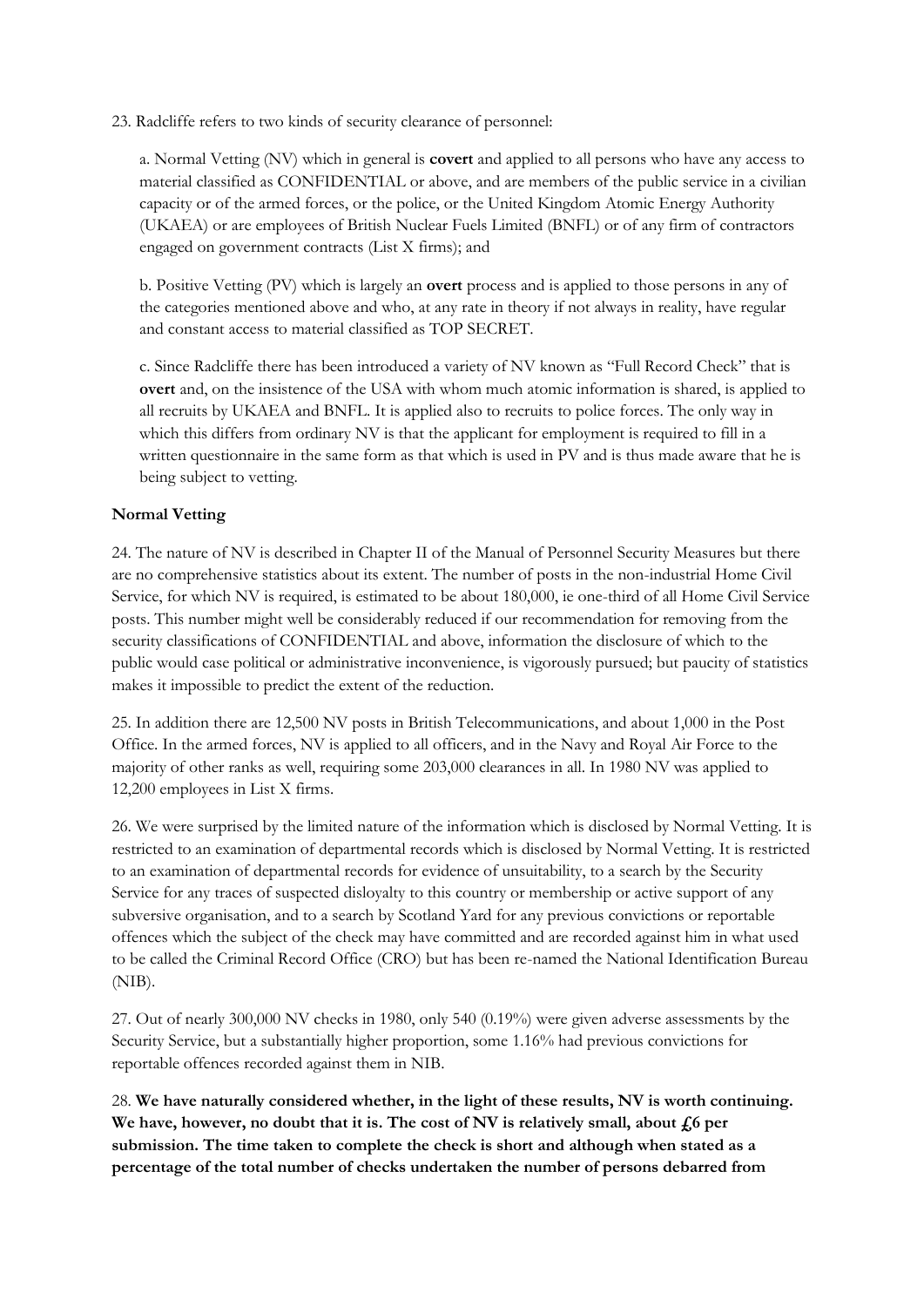## **access to classified material may look small, the actual number of individuals involved is not inconsiderable and any single one of them may be capable of causing injury to the interests of the nation.**

29. A possible weakness in the NV system results from the historical anomaly that, while the Security Service is responsible for maintaining records of members and supporters of subversive and terrorist organisations in the United Kingdom, other than those concerned with Irish Republican extremism, the Special Branch of the Metropolitan Police is responsible for maintaining these records in relation to Irish Republican extremism. The Special Branch records were not checked as a matter of routine in all cases, but only if the Security Service in the course of its own check perceives what it considered to be an "Irish connection" …

30. **We have also considered whether NV ought still to remain covert. The risk involved is not informing the subject of an NV check who has not obtained clearance of the reasons for his NV failure is the possibility, remote though it may be, of a mistake by the Security Service or the NIB as to his identity. If he were informed of the reason for his failure he would have the opportunity of clearing himself by correcting the error.**

31. There is thus some risk of an injustice being done to some individuals although we are satisfied that the precautions taken to establish the identity of the subject if any NV check make the risk very small indeed. It is one which we consider must be accepted in the interests of the nation. Little harm would be done by revealing that failure was due to previous convictions recorded against him by NIB although some might suspect that the police check was not limited to convictions as such. Previous convictions in fact constitute the reason for some six out of seven NV failures; but if any of them were to be given on request reasons for their failures, it would not be possible in an increasingly actively trade unionised service to give reasons in some cases and to refuse them in others. In most of that minority of cases in which the failure resulted from a Security Service check, it might well be that reasons could not be given without disclosing information in the possession of the Security Service obtained from highly sensitive sources, which would endanger those sources or at least prejudice their future usefulness. This seems to us to be a conclusive reason why NV should continue to be covert and the nature of the NV check should not be disclosed – even though it must be widely realised that some sort of check of a person's antecedents is likely to have been made. **We recommend that consideration should be given to withdrawing Annexes 69 and 60 of the Manual of Personnel Security Measures which give to departments a limited discretion to disclose to the individual concerned who was under consideration for an NV post, not only the fact that he was rejected on security grounds but also in some cases the reason for his failure.**

32. In reporting to departments the result of its security check in NV cases, the Security Service either states that there is no security objection or uses one of three formulae, A, B, and C, according to the degree of suspicion which the Security Service records raise as to the loyalty of subversive sympathies of the subject at the check. These formulate are set out in Annex 12 of the Manual of Personnel Security Measures. They range from advice that the subject should not have access to information classified as CONFIDENTIAL or above, to advice that the information about the subject in the Security Service's records should not necessarily debar him from access to make other arrangements if particularly delicate information is involved …

#### **Positive Vetting**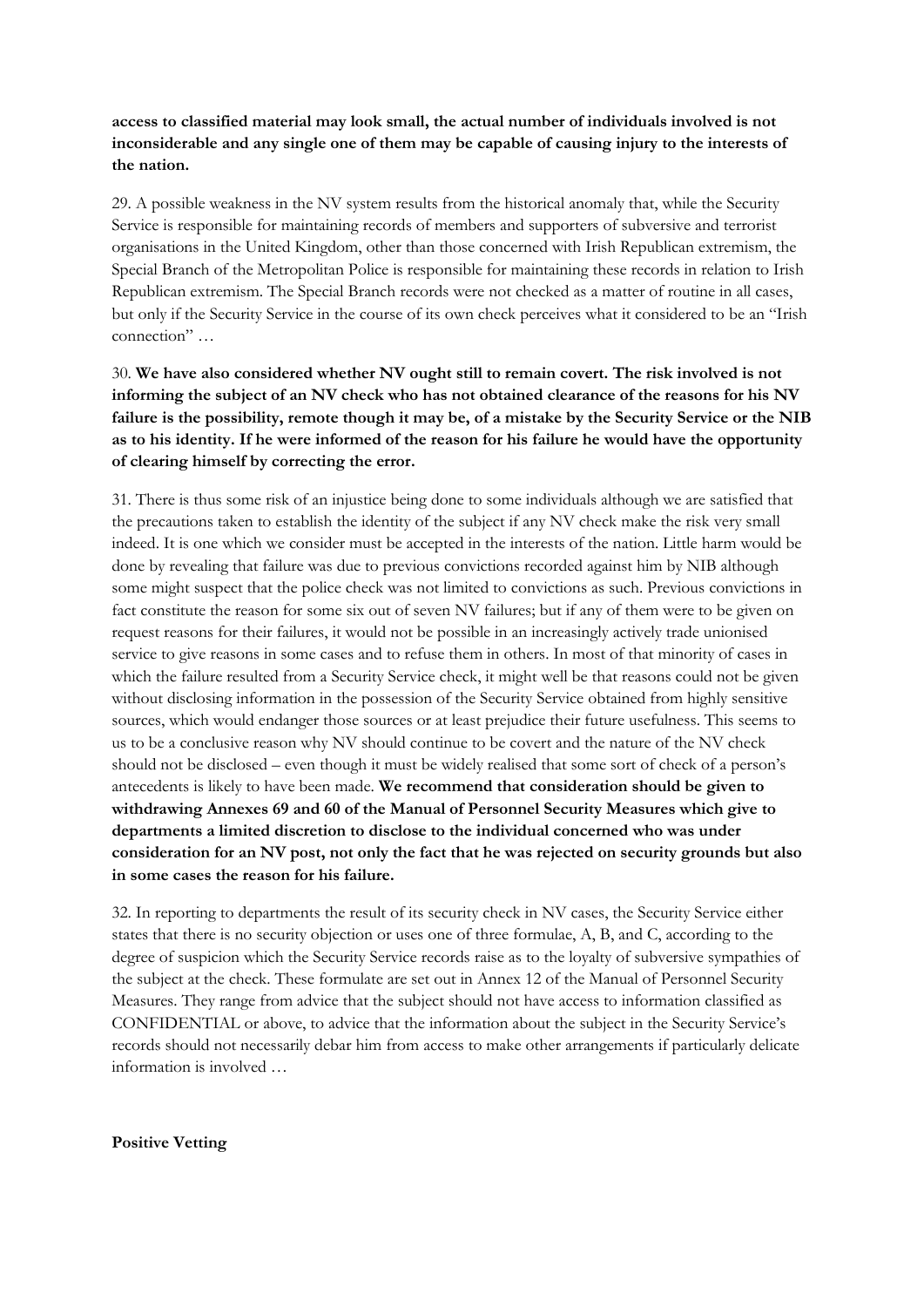34. The nature of the procedures followed in PV are set out in Chapter III of the Manual of Personnel Security Measures. Compared with NV, is an expensive and time-consuming process, but of properly carried out it does expose, as NV fails to do, "character defects" which render uncertain the subject's trustworthiness or discretion, or his ability to resist pecuniary temptation or exposure to blackmail. It is character defects rather than disloyalty for ideological reasons or subversive tendencies (which should have come to light on NV checks) that have been the cause of all know cases of disclosure of information to hostile intelligence services that have occurred since Radcliffe. P.V., however, has three disadvantages:-

- a. As already mentioned it is expensive, particularly in the use of manpower, in the field work undertaken by investigating officers in interviewing the subject of the PV check and his referees. The average cost of field-work alone is estimated at some  $f(700)$  per investigation and this in our view is probably an under-estimate.
- b. The PV process involves considerable time, its completion averaging three months or more in ordinary cases, though in cases of urgency the process can be carried through much more expeditiously than that. In those departments or services, viz. the Foreign & Commonwealth Office, and the three services engaged in secret intelligence work, the Security Service, the Secret Intelligence Service (SIS) and Government Communications Headquarters (GCHQ), where, with relatively minor exceptions, all candidates for recruitment have to be PVd, the delay may result in the loss of valuable recruits especially those with specialised qualifications who accept other offers of employment during the waiting period.
- c. In a department in which there are many PV posts, the failure of a member of the staff of the department to obtain PV clearance upon transfer to a PV post may block his chances of promotion and, under existing rules, would prevent his reaching the grade of under-secretary or above. In any event it may well affect adversely the prospects of his career in lower grades of the public service, although it would appear that, in the majority of cases in the Home Civil Service, it has been found possible by good management to avoid this result, as the paucity of appeals against refusal of PV appear to show. In fully PVd departments, however, the withdrawal of PV for a character defect may well mean that the officer may well be compelled to accept early retirement unless it is found possible to transfer him to a non-PV post of an appropriate grade in the Home Civil Service.
- 35. The criteria of unfitness of PV post are if there is evidence:

I. that the subject or his spouse, or his parent or guardian with whom he is of has recently been living

a. has been involved in an act of sabotage, espionage, treason, sedition, or any breach of the provisions of the Official Secrets Acts;

- b. has been an associate of suspected spies or saboteurs;
- c. has any connections with a subversive organisation;
- II. that the subject himself
	- d. has grossly infringed security regulations;
	- e. falsified an application form or a security questionnaire;

f. has been convicted of a criminal offence indicating habitual criminal tendencies or serious character deficiencies;

- g. has shown himself by act or speech to be unreliable, dishonest, untrustworthy or indiscreet;
- h. has engaged in infamous, immoral or disgraceful conduct;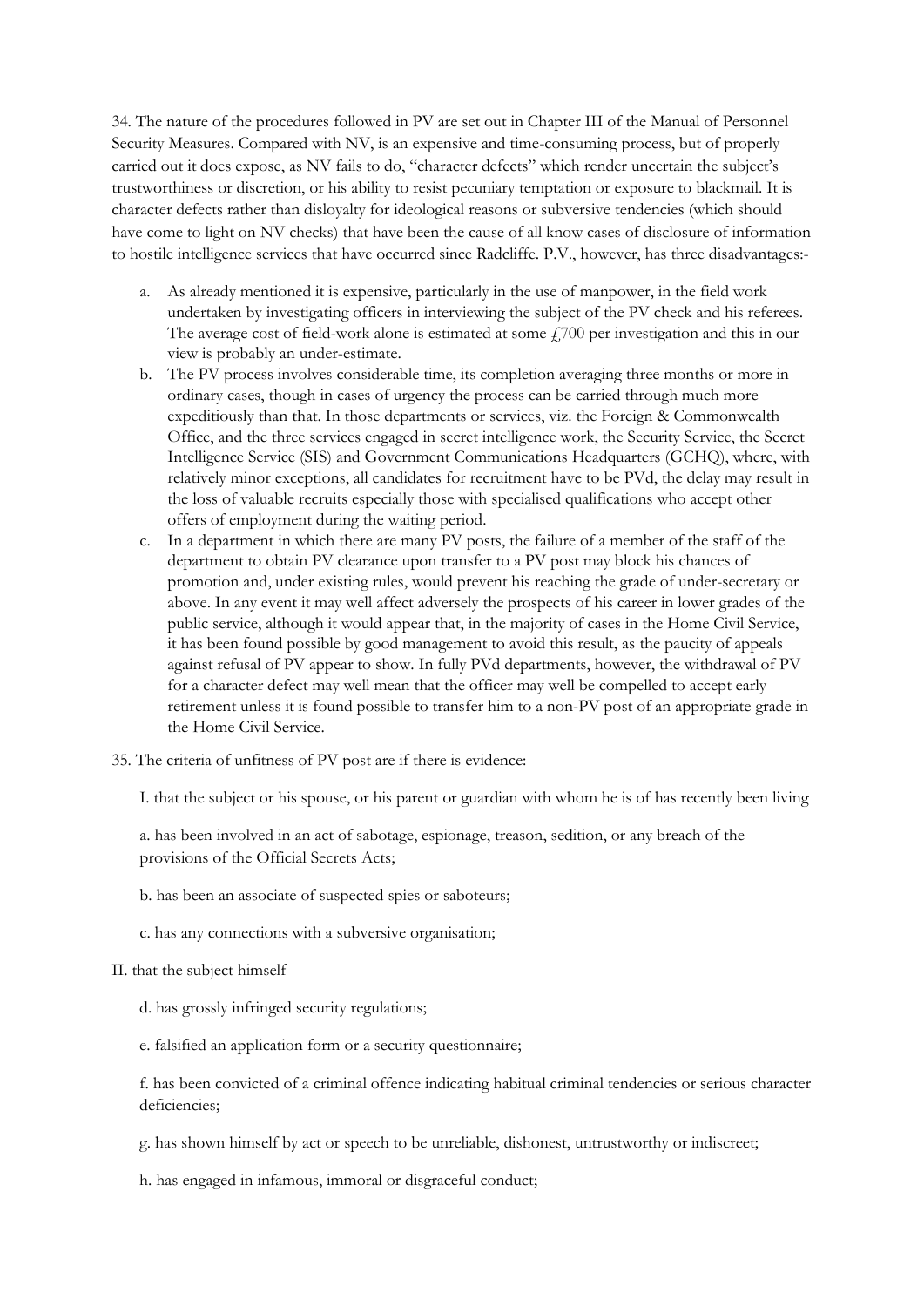- i. has significant financial difficulties;
- j. has been an alcohol or drug addict;
- k. has suffered from any illness which might effect his judgement;
- l. is a homosexual and therefore vulnerable to a blackmail approach;
- m. has been held captive or interned for a substantial period in Communist hands;
- n. does not conform to the nationality rule of the department concerned.

36. The criteria listed under I and II.d are security reasons for refusing PV. In contrast those listed under II m. and n. are sometimes described as defects of circumstance. The rest of those listed under II are referred to as character defects.

Homosexuality as a bar to PV clearance

37. The most controversial of the character defects is male homosexuality because of the change in English Law and public opinion on this subject that has taken place in the post-Radcliffe years. It is claimed that an unconcealed, acknowledged and stable relationship in England and Wales with another consenting adult of the same sex in which no homosexual acts take place in public no longer involves a party to such a relationship in any vulnerability to blackmail and thus does not constitute a security risk in officers whose service is confined to these countries. Homosexual relationships between consenting male adults are, however, still offences against the criminal law of a number of foreign states to which persons serving in the Diplomatic Service and the services engaged in secret intelligence are liable to be posted. [REDACTED] **In these services we recommend that homosexuality, even if acknowledged, should continue to be a bar to employment in any PV post though an exception might be made for officers employed by GCHQ for specialist work which will not involve their ever being posted outside England and Wales. In the armed forces, homosexual acts even between consenting adults are disciplinary offences rendering the perpetrator liable to compulsory discharge. Here too we recommend that homosexuality must, on security grounds, remain a bar to appointment to a PV post.**

38. Homosexual tendencies may remain latent only or may manifest themselves in so broad a gamut of forms from inconspicuous stable relationships through promiscuity or exhibitionism to pederasty that we consider that, in the Home Civil Service, homosexual inclinations or relationships should not necessarily be treated as an absolute bar to PV clearance, but should be dealt with on a case to case basis, paying particular attention to whether the way in which the individual has indulged his homosexual tendencies casts any doubt upon his discretion or reliability.

39. Since PV is overt an officer knows that he is being PVd and where the reason for his failure is a character defect he may well have appreciated from questions put to him by the investigating officer what the character defect alleged against him is …

#### **The Number of PV Posts**

42. Altogether, there are about 68,000 posts for which PV clearance is required. Of these 16,600 are in the Home Civil Service, of which all, except some 3,500, are in the Ministry of Defence (MOD), 700 are in British Telecommunications and the Post Office and 3,150 in List X firms. There are 17,200 in the armed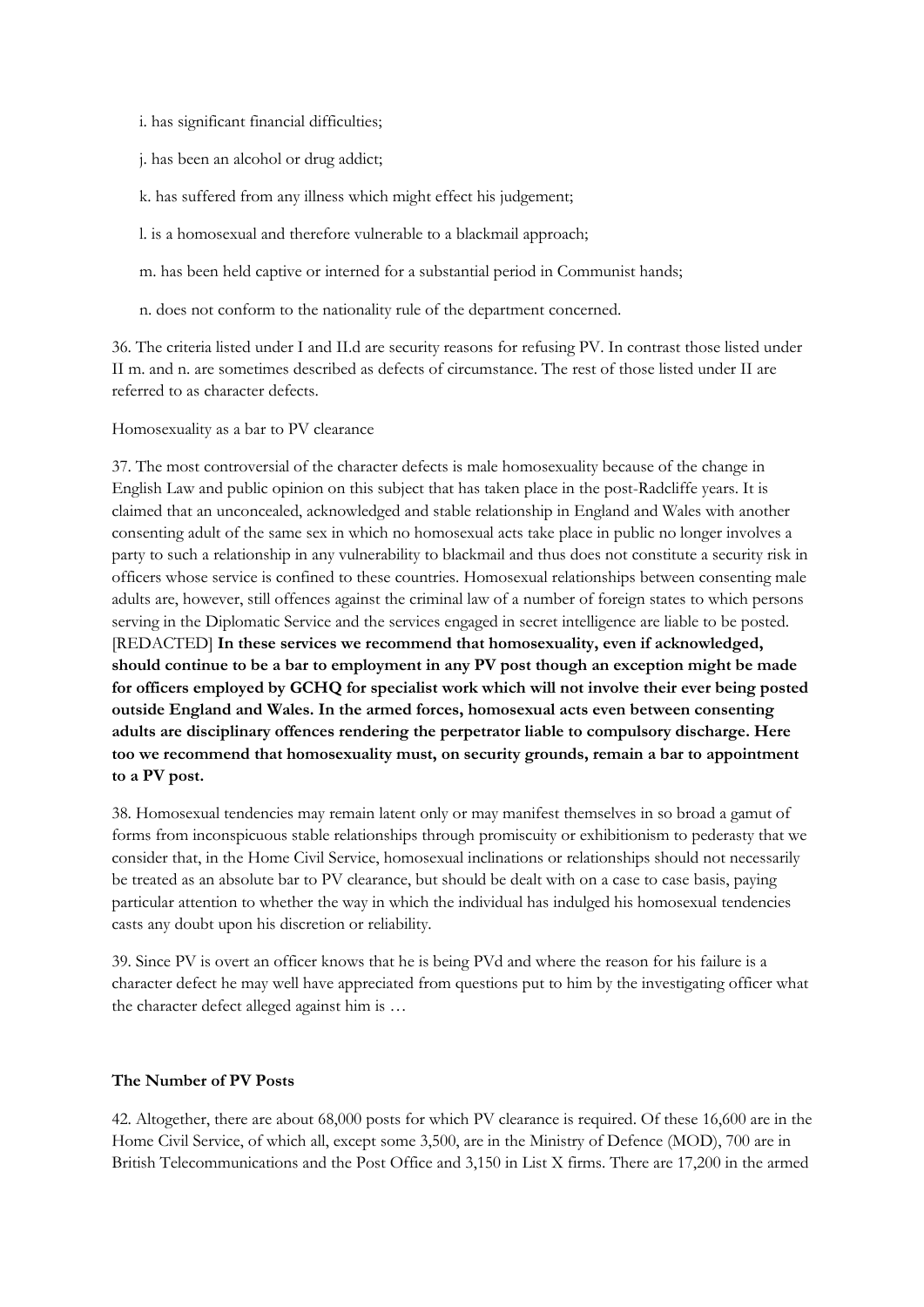forces. The Diplomatic Service has 7,700 and the Security Service, SIS and GCHQ have 11,200 between them. UKAEA and BNFL have 9,100 and the Police (Special Branches) 2,350.

43. We have not been able to obtain reliable statistics of the proportion of cases in which PV has been refused. Those that we have been able to obtain vary between 1% (UKAEA) and 8% (GCHQ). Of some 2,700 civilians employed by Government contractors and PV'd in 1980 by the Ministry of Defence for the first time, 125 (4.6%) were refused clearance.

44. **We have naturally considered whether this expensive procedure, with its accompanying disadvantages to which we have referred, ought to be contained, but, at any rate so far as concerns PV on first appointment to a PV post, we have no hesitation in recommending that it ought.** If the criterion for a PV post, viz. the regular and constant access to information classified as TOP SECRET is properly applied, the potential damage to the nation which could be caused if such information were disclosed to the intelligence services of a hostile state in our view justifies the very considerable expense of maintaining the system of PV, which is estimated in 1980 to have been of the order of  $f(6,000,000)$  and the other disadvantages to which we have referred.

45. Nevertheless, we have the strong impression that departments in the Home Civil Service have been too ready to classify as requiring PV clearance posts which do not really satisfy the criterion of being classified as such. We make below some recommendations for reducing their numbers in the Home Civil Service, but **we also recommend that departments should themselves review each of their existing PV posts with a view to seeing whether the number of them could be reduced.**

#### **SECRET INTELLIGENCE WORK**

55. The methods of recruitment and personnel security measures that are currently in use in the three organisations engaged in secret intelligence work (the Security Service, SIS and GCHQ), in so far as they differ from those employed by other government departments, are not set out in the Manual of Personnel Security Measures. Because of this, and because the occasion of the present reference to us was the anxiety as to whether gaps in security in the recruitment procedures of MI5 and MI5, which undoubtedly existed before and during World War II, still continued to exist, we have thought it helpful to set out in summary form in Appendix A the present recruitment and vetting procedures of the Security Service, SIS and GCHQ.

…

57. GCHQ is an openly acknowledged government department under the ministerial responsibility of the Foreign Secretary. As such it is required to recruit its staff, all of whom are subject to PV clearance, through the Civil Service Commission and no attempt is made to conceal the identity of members of its staff ….

58. The existence of the Security Service is openly acknowledged and so, in very general terms, are its functions. It has in our view not been rendered any less effective for that: nor has any embarrassment been caused to the Home Secretary, to whom the Security Service is answerable, by questions addressed to him in Parliament about its operations or the methods and techniques that it employs. Until 1979 the Security Service did not make use of the Civil Service Commission at any stage of its recruitment procedures. It now does so in the manner described in Appendix A. For obvious reasons the identity of members of the Security Service is so far as possible kept concealed; and unlike members of GCHQ they are not permitted to be members of a trade union.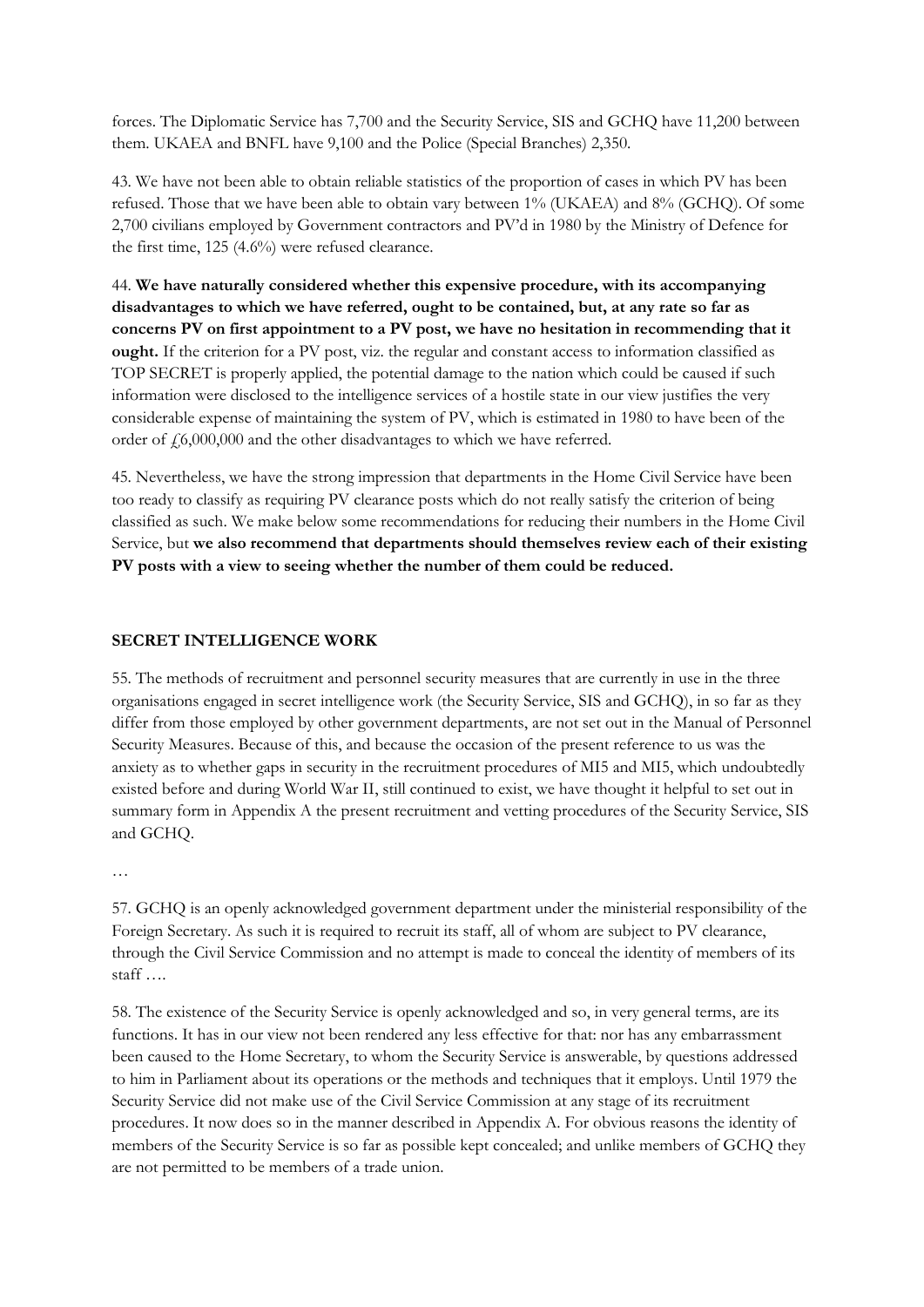59. The fact that the SIS has continued in existence after the end of World War II is officially supposed to be a secret with the consequence that any document that even mentions it by name is required to bear the classification SECRET, although it may contain no information whatever about SIS operations, methods or techniques, or the identity of any member of the service. The official pretence that SIS does not exist, quite apart from the expensive over-classification of documents that this entails, is in our view so absurd that it is calculated to bring with it into disregard by the media and the public, legitimate security measures to prevent disclosure of the operations, methods and techniques of all three organisations engaged in secret intelligence work which are essential if they are to perform their functions effectively.

60. That we have a secret intelligence service is common knowledge. It is frequently referred to in the press sometimes by its full title or more often as the "Secret Service" or by its former designation "MI6". While we were engaged in writing this report the obituary of Sir John Rennie appeared in The Times newspaper with the sub-title "Former Head of MI6". To go on officially pretending that no such organisation exists can do nothing but diminish the credibility of security measures in general and provide encouragement to aggressive investigative journalists to disclosure to the public and thereby to hostile intelligence services information about our own secret intelligence work which it is vitally important to keep secret.

61. **We have not heard any plausible reason for continuing the policy of non-avowal of SIS. We strongly recommend that it should be abandoned. The existence of SIS should be acknowledged; and it should in future be placed upon the same footing as the Security Service. The identity of its members should be concealed and this would preclude their joining a trade union.**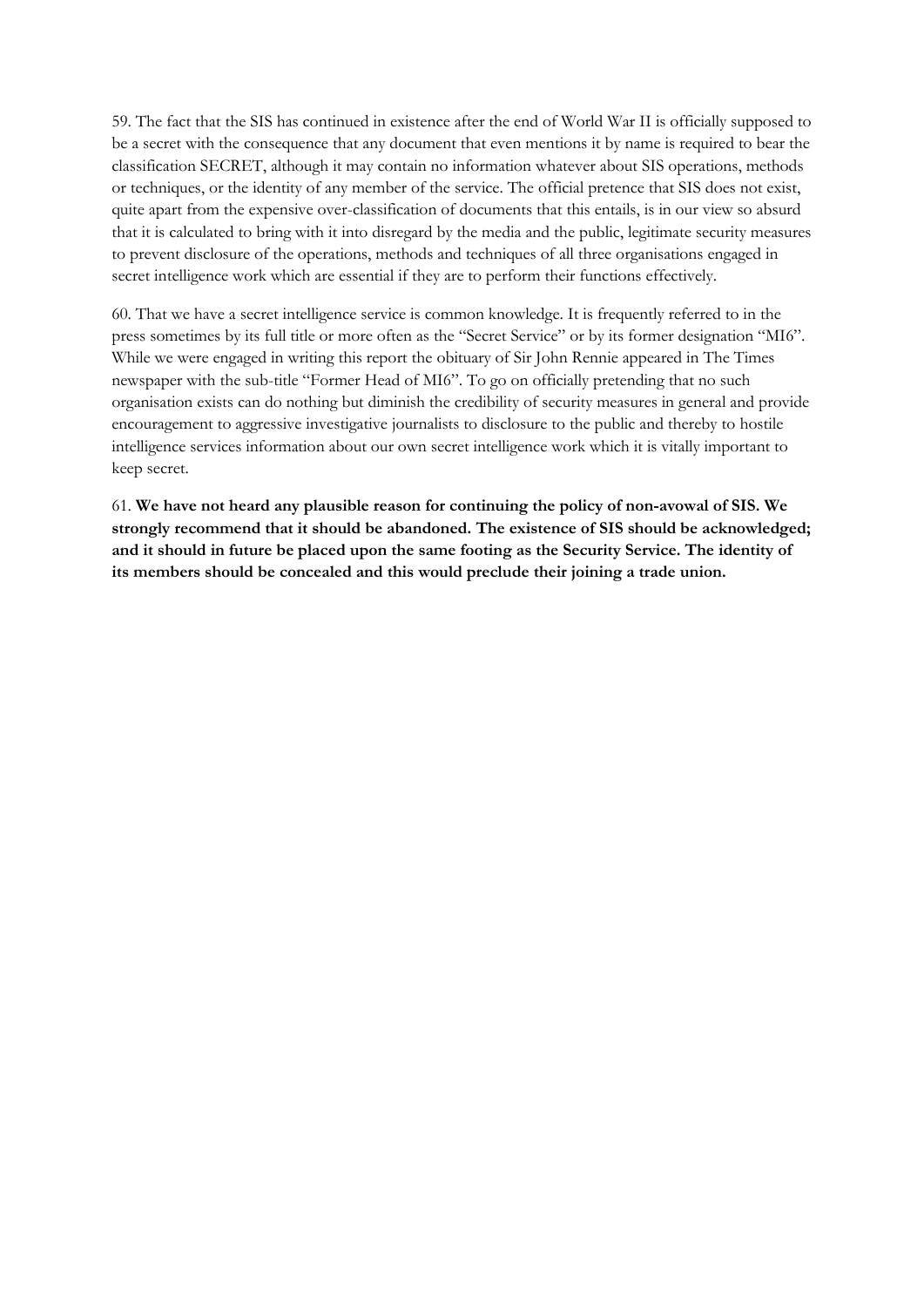# **References**

## **Archives**

## **The National Archives (TNA)**

- CAB 21
- $\bullet$  CAB 134
- CAB 164
- CAB 301
- PREM 19

## **Hansard, Parliamentary Debates**

## **Published documents**

- Cmnd. 3151, 'Report of the Security Commission'. London: HMSO, 1966.
- Cmnd. 3365, 'Report of the Security Commission'. London: HMSO, 1967.
- Cmnd. 3856, 'Report of the Security Commission'. London: HMSO, 1968.
- Cmnd. 3892, 'Report of the Security Commission'. London: HMSO, 1969.
- Cmnd. 5262, 'Report of the Security Commission'. London: HMSO, 1973.
- Cmnd. 5367, 'Report of the Security Commission'. London: HMSO, 1973.
- Cmnd. 8235, 'Report of the Security Commission, May 1981'. London: HMSO, May 1981.
- Cmnd. 8540, 'Statement on the Recommendations of the Security Commission'. London: HMSO, 1982.
- Cmnd. 8876, 'Report of the Security Commission, May 1983'. London: HMSO, May 1983.
- Cmnd. 9212, 'Report of the Security Commission, March 1984'. London: HMSO, 1984.
- Cmnd. 9514, 'Report of the Security Commission, May 1985'. London: HMSO, May 1985.
- Cmnd. 9923, 'Report of the Security Commission, October 1986'. London: HMSO, 1986.
- Cm. 2930, 'Report of the Security Commission, July 1995'. London: HMSO, 1995.
- Cm. 4578, 'Report of the Security Commission, February 2000'. London: HMSO, 2000.
- Cm. 6177, 'Report of the Security Commission, May 2004'. London: HMSO, 2004.
- *The Macmillan Diaries, Vol. II: Prime Minister and After, 1957-1966*, edited by Catterall, Peter. London: Pan Books, 2011.

## **Secondary sources**

- Aldrich, Richard J. and Rory Cormac. *The Black Door: Spies, Secret Intelligence and British Prime Ministers*. London: William Collins, 2016.
- Andrew, Christopher. 'The British View of Security and Intelligence', in *Security and Intelligence in a Changing World*, edited by A. Stuart Farson, David Stafford and Wesley K. Ward. London: Frank Cass, 1991.
- Andrew, Christopher. *The Defence of the Realm: The Authorised History of MI5*. London: Penguin, 2010.
- Beesley, Ian. *The official history of the Cabinet Secretaries*. London: Routledge, 2017.
- Dobson, Melina J. 'The last forum of accountability? State secrecy, intelligence and Freedom of Information in the United Kingdom'. *The British Journal of Politics and International Relations*. Vol. 21(2) (2019), 312-29.
- Hennessy, Peter. *The Secret State: Preparing for the Worst, 1945-2010*. London: Penguin, 2010.
- Hennessy, Peter. 'Whitehall brief: Hunt for new "mole" ruled out', *The Times*. 1 December 1981.
- Hollingsworth, Mark and Richard Norton-Taylor. *Blacklist: The Inside Story of Political Vetting.*  London: The Hogarth Press, 1988.
- Kahn, David. *Seizing the Enigma: The Race to Break the German U-Boat Codes, 1939-1943*. London: Frontline Books, 2012.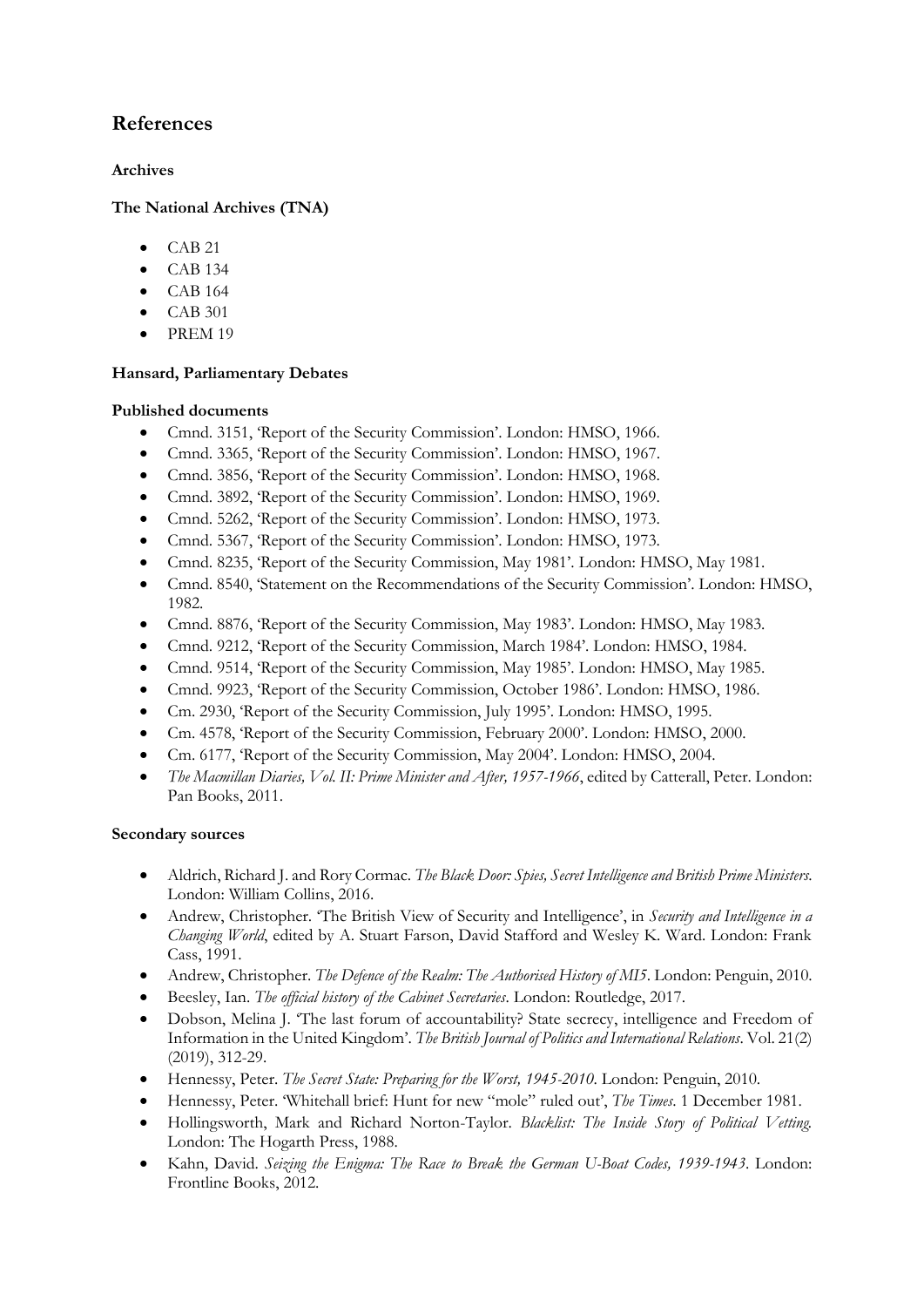- Leigh, Ian. 'The role of Judges', inn *Commissions of Inquiry and National Security: Comparative Approaches*, edited by Anthony Farson and Mark Phythian. Santa Barbara: ABC-CLIO, 2011.
- Linn, Ian. *Application Refused: Employment Vetting by the State*. London: The Civil Liberties Trust, 1990.
- Lomas, Daniel W.B. *Intelligence, Security and the Attlee Governments, 1945 – 1951*. Manchester: Manchester University Press, 2017.
- Luff, Jennifer. 'Covert and overt operations: Interwar political policing in the United States and the United Kingdom'. *American Historical Review*, June 2017.
- Lustgarten, Laurence and Ian Leigh. *In From The Cold: National Security and Parliamentary Democracy*. Oxford: The Clarendon Press, 1994.
- Moore, Charles. *Margaret Thatcher: The Authorised Biography, Vol. 1: Not For Turning*. London: Allen Lane, 2013.
- Moore, Charles. *Margaret Thatcher: The Authorised Biography, Vol. 3: Herself Alone*. London: Allen Lane, 2019.
- Murphy, Christopher J. and Daniel W.B. Lomas. 'Return to Neverland? Freedom of Information and the history of British intelligence'. *The Historical Journal*, Vol. 57(1) (March 2014).
- 'Obituary: Sir Charles Mantell', *The Telegraph*. 11 May 2010.
- Pincher, Chapman. *Their Trade is Treachery*. London: Sidgwick and Jackson, 1981.
- Pincher, Chapman. 'Reflections on a lifetime of reporting on intelligence affairs' in *Spinning Intelligence: Why intelligence needs the media, why the media needs intelligence*, edited by Robert Dover and Michael S. Goodman. London: Hurst & Company, 2009.
- Sedley, Stephen and Godfray Le Quesne, 'Diplock, (William John) Kenneth, Baron Diplock (1907–1985)', *Oxford Dictionary of National Biography*, May 2015.
- Southern, James. *Homosexuality at the Foreign Office, 1967-1991, FCO History Notes: Issue 19*. London: FCO.
- Thomas, Terry. *Criminal Records: A database for the Criminal Justice System and Beyond*. Houndmills: Palgrave Macmillan, 2007.
- Turnbull, Malcolm. *The Spycatcher Trial*. William Heinemann, 1988.

1

ix See Hansard, HC. Deb, 16 December 1963, Vol. 686, Cols. 859-80.

<sup>i</sup> Lustgarten and Leigh, *In From The Cold: National Security and Parliamentary Democracy*, p. 478.

ii Cmnd. 8540, *Statement on the Recommendations of the Security Commission* (London: HMSO, 1982), p. 3. See also Thatcher's statement to the House, Hansard, HC. Deb, 19 May 1982, Vol. 24, Col. 99-100W.

iii Cmnd. 8540.

iv With the publication of the Intelligence Services Act, 1994

<sup>v</sup> The report and context can be found in PREM 19/1634, 'SECURITY. Security Commission: review of security procedures; appointments; cases referred; 'Three Advisors' on appeals against positive vetting clearance refusals – terms of reference and procedures', 1981-1986. The file was opened in December 2014.

vi On the use of Freedom of Information for intelligence history, read Murphy and Lomas, 'Return to Neverland? Freedom of Information and the history of British intelligence', pp. 273-87. For another study of FOI in the UK context, see Dobson, 'The last forum of accountability? State secrecy, intelligence and Freedom of Information in the United Kingdom', pp. 312-29.

vii Cabinet Office to author, 5 December 2019. For the sections of FOIA, read 'Freedom of Information Act 2000' (original as enacted) [< http://www.legislation.gov.uk/ukpga/2000/36/introduction/enacted](http://www.legislation.gov.uk/ukpga/2000/36/introduction/enacted) >

viii On Section 21, see Ibid. Hennessy's article is an accurate summary of the broad findings of Diplock's report, read Hennessy, 'Whitehall brief: Hunt for new "mole" ruled out'.

<sup>x</sup> On Winn's wartime work, read Kahn, *Seizing the Enigma*, pp. 171-3.

xi See Hansard, HC. Deb, 23 January 1964, Vol. 687, Col. 1271. The process was changed by Wilson in May 1965 following the conviction of Frank Bossard in the Ministry of Aviation and Sergeant Percy Allen in the Army Department, allowing the commission to investigate cases after a criminal case had finished (see Hansard, HC. Deb, 10 May 1965, Vol. 712, Col. 33-35).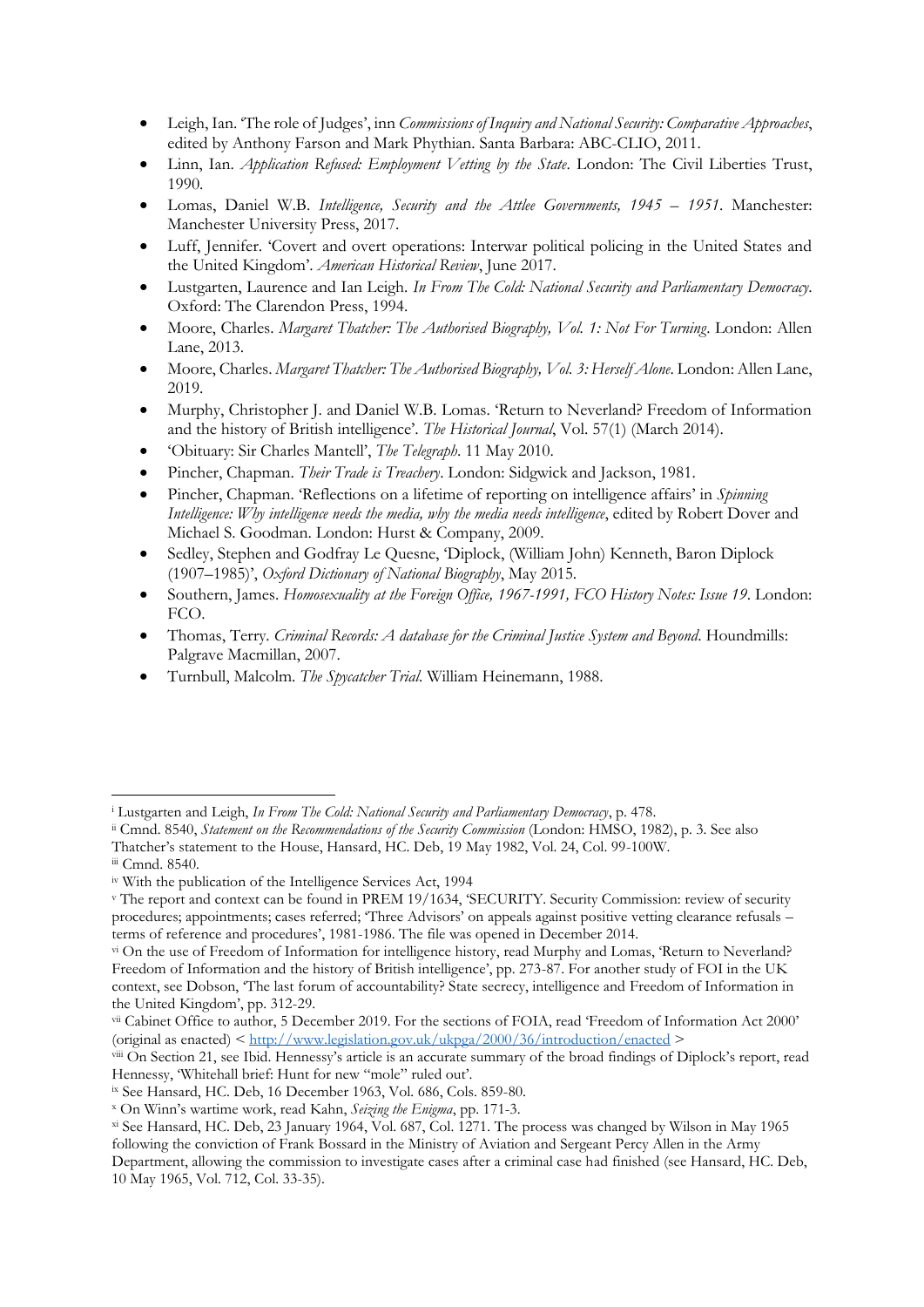**.** 

xiv Cmnd. 2722, 'Report of the Standing Security Commission June 1965' (London: HMSO, 1965). For an overview of the Committee's work, read Lustgarten and Leigh, *In From The Cold: National Security and Parliamentary Democracy*, pp. 476-487.

<sup>11</sup> Cmnd. 3151, 'Report of the Security Commission' (London: HMSO, 1966).

xvi Cmnd. 3365, 'Report of the Security Commission' (London: HMSO, 1967).

xvii Cmnd. 3856, 'Report of the Security Commission' (London: HMSO, 1968).

xviii Cmnd. 3892, 'Report of the Security Commission' (London: HMSO, 1969).

xix Cmnd. 5262, 'Report of the Security Commission' (London: HMSO, 1973) and Cmnd. 5367, 'Report of the Security Commission' (London: HMSO, 1973).

xx Christopher Andrew, 'The British view of security and intelligence', p. 17.

The reports are Cmnd. 8235, 'Report of the Security Commission, May 1981'. London: HMSO, May 1981; Cmnd. 8876, 'Report of the Security Commission, May 1983'. London: HMSO, May 1983; Cmnd. 9212, 'Report of the Security Commission, March 1984'. London: HMSO, 1984; Cmnd. 9514, 'Report of the Security Commission, May 1985'. London: HMSO, May 1985; Cmnd. 9923, 'Report of the Security Commission, October 1986'. London: HMSO, 1986.

xxi 'Annex A: MOD Damage Assessment', Cm. 2930, 'Report of the Security Commission, July 1995' (London: HMSO, 1995), p. 32

xxii Andrew, *The Defence of the Realm*, p. 583.

xxiii Cm. 4578, 'Report of the Security Commission, February 2000'. London: HMSO, 2000.

xxiv Cm. 6177, 'Report of the Security Commission, May 2004'. London: HMSO, 2004.

xxv 'The Security Commission', 28 July 2008 <

https://webarchive.nationalarchives.gov.uk/20080728093114/http://www.cabinetoffice.gov.uk/security/ > The final membership of the Commission also included Sir Clive Whitmore, Sir John Goulden, and Lieutenant General Sir John Foley.

xxvi Mantell passed away in May 2010, read 'Obituary: Sir Charles Mantell', *The Telegraph*, 11 May 2010.

xxvii Leigh, 'The role of Judges', p. 100.

xxviii Hansard, HL. Deb, 9 July 2012, vol. 738, col. 1008.

xxix 'Public Bodies Reform – Proposals for Change', December 2011, p. 8; 'Cabinet Office: Using the Public Bodies Act 2011', September 2013, p. 3.

xxx Private Information.

xxxi Stephen Sedley and Godfray Le Quesne, 'Diplock, (William John) Kenneth, Baron Diplock (1907–1985)', *Oxford Dictionary of National Biography*, May 2015.

xxxii CAB 301/248, 'Report of the Committee of Enquiry into Breaches of Security, 1961'.

xxxiii CAB 21/6014, Report of the committee on security in the public service: memorandum by the Prime Minister. xxxiv Extracts from Part 1 and the whole of Part 3 was later released as a Command Paper in 1962. Part 2 on the Blake case has never been published and is still largely redacted in Cabinet Office files. For the published conclusions, see Cmnd. 1681, 'Security Procedures in the Public Service' (London: HMSO, 1962.

xxxv Hansard, HC. Deb, 5 April 1962, Vol. 657, Col. 647.

xxxvi Moore, *Margaret Thatcher: The Authorized Biography, Vol. 3*, pp. 230-6.

xxxvii Hansard, HC. Deb, 15 November 1979, Vol. 973, Cols. 679-81. On the wider context, read Moore, *Margaret Thatcher: The Authorised Biography, Vol. 1*, pp. 483-5.

xxxviii See Pincher, *Their Trade is Treachery*. On Chapman's interviews, see Chapman Pincher, 'Reflections on a lifetime of reporting on intelligence affairs', p. 162.

xxxix On FLUENCY, read Andrew, *Defence of the Realm*, pp. 503-521.

xl Hansard, HC. Deb, 26 March 1981, Vol. 1, Cols. 1079-1080.

xli Ibid., Col. 1081.

xlii Hansard, HL. Deb, 26 June 1978, Vol. 394, Col. 46.

Halsbury had been referring to a visit to GCHQ. Despite being told never to refer to it under any circumstances, Halsbury had pointed out where he wanted to be dropped off to a local taxi driver. 'Oh, that's the Government Communications Headquarters', he replied. Although not officially fully avowed until 1982, GCHQ was acknowledged and fell under the responsibility of the Foreign Secretary and recruited through the Civil Service Commission. It had also been mentioned for the first time in Hansard in May 1954 as 'Communications Centre, Chelmsford' in the context of security vetting. During a debate on the armed forces in May 1978, Labour MP Robin Cook told MPs that GCHQ was 'recruiting linguist specialists in the cryptography department, advertises for specialists in Dutch and Italian, whom I had assumed until now were on our side. It also advertises for specialists in Swedish, although we all respect the neutral and separate stance of the Swedes' (Hansard, HC. Deb, 25 May 1978, Vol. 950, Col. 1813).

xliii PREM 19/1634, Report of the Security Commission, 1981.

xliv Turnbull, *The Spycatcher Trial*. On Armstrong and *Spycatcher* read Beesley, *The official history of the Cabinet Secretaries*, pp. 457-465.

xii Andrew, *The Defence of the Realm*, p. 500.

xiii Hansard, HC. Deb, 15 December 1988, vol. 143, col. 1153.